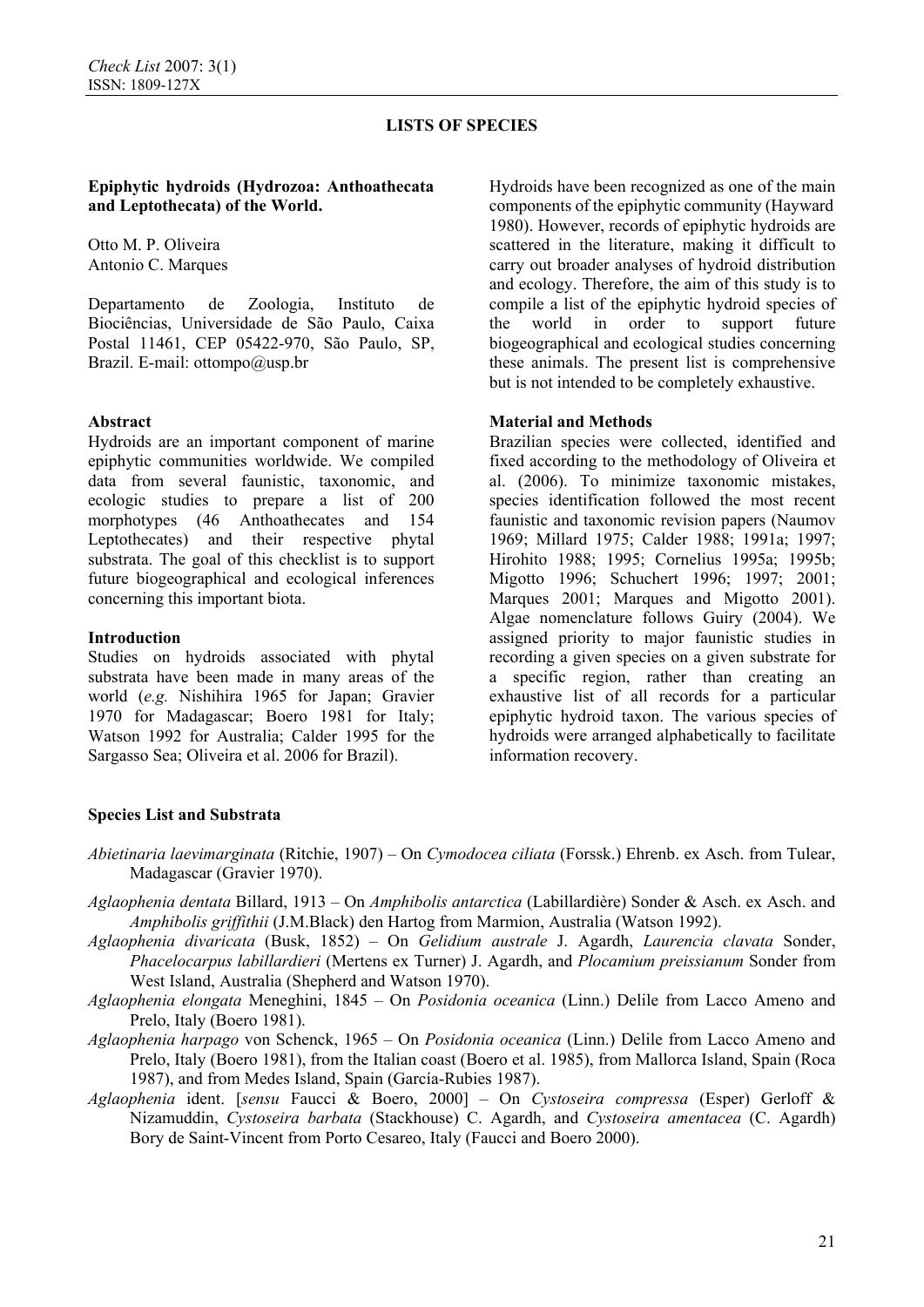- *Aglaophenia kirchenpaueri* (Heller, 1868) On *Posidonia oceanica* (Linn.) Delile from Lacco Ameno and Prelo, Italy (Boero 1981).
- *Aglaophenia latecarinata* Allman, 1877 (Figure 1) On *Caulerpa racemosa* (Forssk.) J. Agardh, *Sargassum cymosum* C. Agardh, *Sargassum furcatum* Kützing, *Galaxaura frutescens* Kjellman, and *Hypnea musciformis* (Wulfen) J.V. Lamouroux from São Sebastião, Brazil (Oliveira et al. 2006); on *Sargassum fluitans* (Børgesen) Børgesen from the Sargasso Sea, Bermuda (Calder 1995).
- *Aglaophenia octodonta* (Heller, 1868) On *Cystoseira amentacea* (C. Agardh) Bory de Saint-Vincent from Apulia, Italy (Fraschetti et al. 2002) and from Porto Cesareo, Italy (Faucci and Boero 2000); on *Cystoseira compressa* (Esper) Gerloff & Nizamuddin and *Cystoseira barbata* (Stackhouse) C. Agardh from Porto Cesareo, Italy (Faucci and Boero 2000).
- *Aglaophenia picardi* Svoboda, 1979 On *Posidonia oceanica* (Linn.) Delile from Lacco Ameno and Prelo, Italy (Boero 1981).
- *Aglaophenia pluma* (Linnaeus, 1758) On *Halimeda tuna* (Ellis & Solander) Lamouroux from Tossa de Mar, Spain (Llobet et al. 1991); on *Cystoseira compressa* (Esper) Gerloff & Nizamuddin, *Cystoseira barbata* (Stackhouse) C. Agardh, and *Cystoseira amentacea* (C. Agardh) Bory de Saint-Vincent from Porto Cesareo, Italy (Faucci and Boero 2000).
- *Aglaophenia plumosa* Bale, 1882 On *Laurencia clavata* Sonder, *Plocamium preissianum* Sonder, *Gelidium glandulaefolium* J.D. Hooker & Harvey, and *Rhodymenia australis* Sonder from West Island, Australia (Shepherd and Watson 1970); on *Amphibolis antarctica* (Labillardière) Sonder & Asch. ex Asch., *Amphibolis griffithii* (J.M.Black) den Hartog, and *Amphibolis antarctica* (Labillardière) Sonder & Asch. ex Asch. from Queenscliff, Australia (Watson 1992).
- *Aglaophenia tubiformis* Marktanner-Turneretscher, 1890 On *Cystoseira amentacea* (C. Agardh) Bory de Saint-Vincent from Apulia, Italy (Fraschetti et al. 2002) and Porto Cesareo, Italy (Faucci and Boero 2000); on *Cystoseira compressa* (Esper) Gerloff & Nizamuddin, *Cystoseira barbata* (Stackhouse) C. Agardh from Porto Cesareo, Italy (Faucci and Boero 2000); on *Posidonia oceanica* (Linn.) Delile from Lacco Ameno and Prelo, Italy (Boero 1981).
- *Amphinema dinema* (Péron & Lesueur, 1810) On *Posidonia oceanica* (Linn.) Delile from Lacco Ameno and Prelo, Italy (Boero 1981).
- *Amphinema* sp. On *Thalassia testudinum* Koenig from Twin Cays, Belize (Calder 1991b).
- *Amphisbetia mccallumi* (Bartlett, 1907) On *Gelidium australe* J. Agardh, *Phacelocarpus labillardieri*  (Mertens ex Turner) J. Agardh, *Plocamium preissianum* Sonder, and *Rhodymenia australis* Sonder from West Island, Australia (Shepherd and Watson 1970).
- *Amphisbetia minima* (Thompson, 1879) On *Laurencia clavata* Sonder, *Plocamium preissianum* Sonder, *Gelidium glandulaefolium* J.D. Hooker & Harvey, and *Rhodymenia australis* Sonder from West Island, Australia (Shepherd and Watson 1970); on *Amphibolis antarctica* (Labillardière) Sonder & Asch. ex Asch., *Amphibolis griffithii* (J.M.Black) den Hartog, and *Amphibolis antarctica* (Labillardière) Sonder & Asch. ex Asch. from Queenscliff, Australia (Watson 1992).
- *Amphisbetia pacifica* Stechow, 1931 On *Sargassum tortile* (C. Agardh) C. Agardh from Tsuchiya, Japan (Nishihira 1965).
- *Amphisbetia pulchella* D'Orbigny, 1839 On *Rhodymenia australis* Sonder from West Island, Australia [Shepherd and Watson 1970, as "*Amphisbetia pulchella* (Thompson, 1879)"].
- *Antennella secundaria* (Gmelin, 1791) On *Sargassum tortile* (C. Agardh) C. Agardh, *Sargassum hemiphyllum* (Turner) C. Agardh, and *Sargassum thunbergii* (Mertens ex Roth) Kuntze from Tsuchiya, Japan (Nishihira 1965); on *Cymodocea ciliata* (Forssk.) Ehrenb. ex Asch., *Cymodocea serrulata* (R.Br.) Asch. & Magnus, and *Syringodium isoetifolium* (Asch.) Dandy from Tulear, Madagascar (Gravier 1970); on *Posidonia oceanica* (Linn.) Delile from Lacco Ameno and Prelo, Italy (Boero 1981), from the Italian coast (Boero et al. 1985), and from Medes Island, Spain (García-Rubies 1987).
- *Antennella* sp.1 [*sensu* Gravier, 1970] On *Cymodocea ciliata* (Forssk.) Ehrenb. ex Asch. from Tulear, Madagascar (Gravier 1970).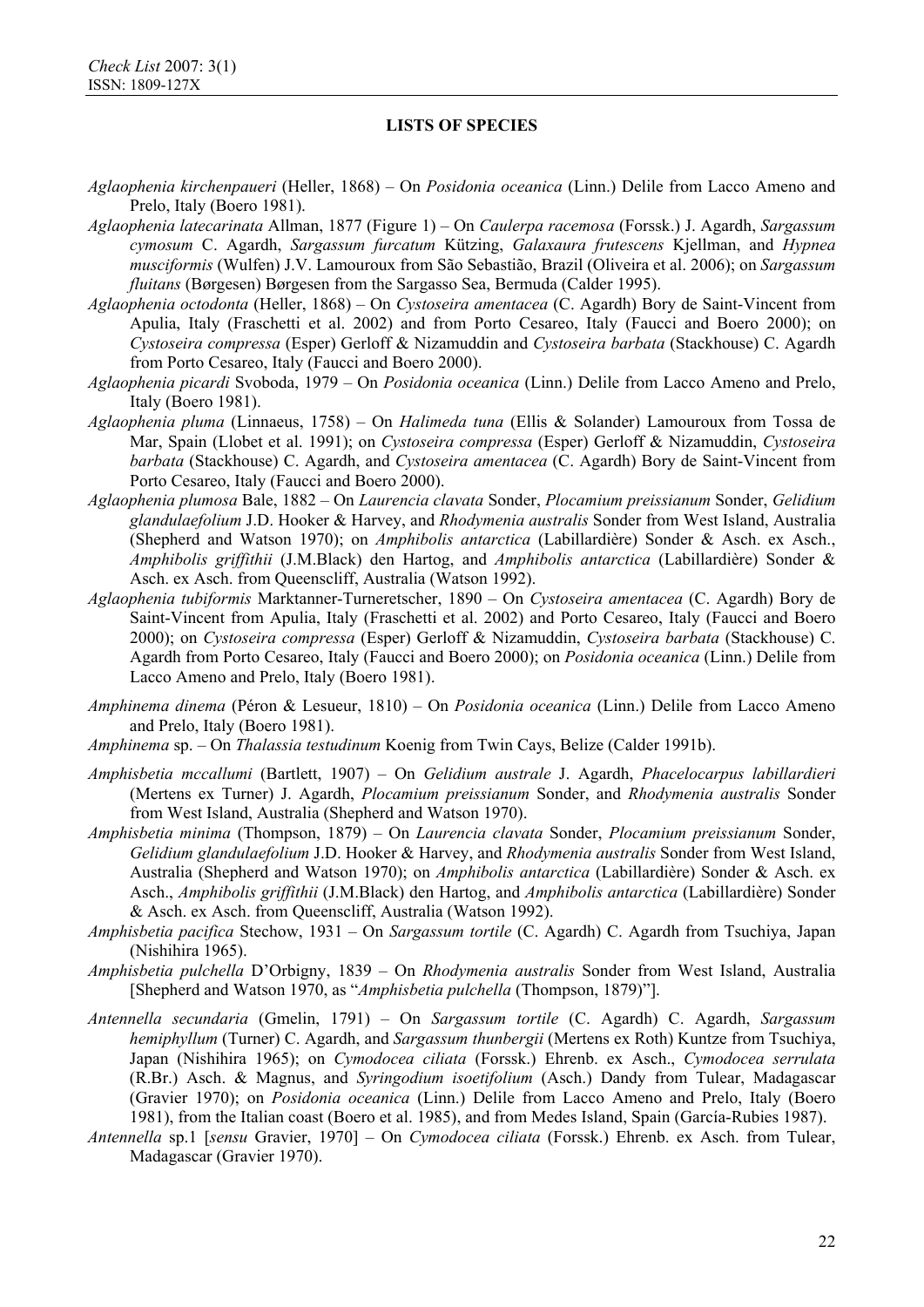- *Antennella* sp.2 [*sensu* Gravier, 1970] On *Cymodocea ciliata* (Forssk.) Ehrenb. ex Asch. from Tulear, Madagascar (Gravier 1970).
- *Anthohebella parasitica* (Ciamician, 1880) On *Cystoseira amentacea* (C. Agardh) Bory de Saint-Vincent from Apulia, Italy (Fraschetti et al. 2002) and from Porto Cesareo, Italy (Faucci and Boero 2000); on *Cystoseira compressa* (Esper) Gerloff & Nizamuddin and *Cystoseira barbata* (Stackhouse) C. Agardh from Porto Cesareo, Italy (Faucci and Boero 2000).
- *Bimeria vestita* Wright, 1859 On *Hypnea musciformis* (Wulfen) J.V. Lamouroux from São Sebastião, Brazil (Oliveira et al. 2006).
- *Bougainvillia muscus* (Allman, 1863) On *Posidonia oceanica* (Linn.) Delile from Lacco Ameno and Prelo, Italy (Boero 1981).
- *Bougainvillia* sp. On *Sargassum hemiphyllum* (Turner) C. Agardh from Tsuchiya, Japan (Nishihira 1965).
- Bougainvillidae sp. ind. [sensu Gravier, 1970] On *Cymodocea ciliata* (Forssk.) Ehrenb. ex Asch. from Tulear, Madagascar (Gravier 1970).
- *Calamphora campanulata* (Warren, 1908) On *Cymodocea ciliata* (Forssk.) Ehrenb. ex Asch., *Cymodocea serrulata* (R.Br.) Asch. & Magnus, and *Syringodium isoetifolium* (Asch.) Dandy from Tulear, Madagascar (Gravier 1970).
- *Campalecium medusiferum* Torrey, 1902 On *Halimeda tuna* (Ellis & Solander) Lamouroux from Tossa de Mar, Spain (Llobet et al. 1991) and on *Posidonia oceanica* (Linn.) Delile from Lacco Ameno and Prelo, Italy (Boero 1981).
- *Campanularia australis* Stechow, 1924 On *Acrocarpia paniculata* (Turner) Areschoug, *Laurencia clavata* Sonder, *Gelidium glandulaefolium* J.D. Hooker & Harvey, and *Rhodymenia australis* Sonder from West Island, Australia (Shepherd and Watson 1970).
- *Campanularia hincksii* Alder, 1856 On *Halimeda tuna* (Ellis & Solander) Lamouroux from Tossa de Mar, Spain (Llobet et al. 1991); on *Posidonia oceanica* (Linn.) Delile from Lacco Ameno and Prelo, Italy (Boero 1981) and from Mallorca Island, Spain (Roca 1987).
- *Campanularia morgansi* Millard, 1957 On *Cymodocea ciliata* (Forssk.) Ehrenb. ex Asch. from Tulear, Madagascar (Gravier 1970).
- *Campanularia* sp. [*sensu* Nishihira, 1965, 1968] On *Sargassum tortile* (C. Agardh) C. Agardh and *Sargassum hemiphyllum* (Turner) C. Agardh from Tsuchiya, Japan (Nishihira 1965); on *Zostera marina* Linnaeus from Asamushi, Japan (Nishihira 1968).
- *Campanularia* sp.1 [*sensu* Gravier, 1970] On *Cymodocea ciliata* (Forssk.) Ehrenb. ex Asch. from Tulear, Madagascar (Gravier 1970).
- *Campanularia* sp.2 [*sensu* Gravier, 1970] On *Cymodocea ciliata* (Forssk.) Ehrenb. ex Asch. from Tulear, Madagascar (Gravier 1970).
- *Campanularia volubilis* (Linnaeus, 1758) On *Zostera marina* Linnaeus from Asamushi, Japan (Nishihira 1968).
- Campanulariidae sp. ind. [*sensu* Gravier, 1970] On *Cymodocea ciliata* (Forssk.) Ehrenb. ex Asch. from Tulear, Madagascar (Gravier 1970).
- *Cladocoryne floccosa* Rotch, 1871 On *Cystoseira compressa* (Esper) Gerloff & Nizamuddin and *Cystoseira barbata* (Stackhouse) C. Agardh from Porto Cesareo, Italy (Faucci and Boero 2000); on *Sargassum furcatum* Kützing, *Galaxaura frutescens* Kjellman and *Hypnea musciformis* (Wulfen) J.V. Lamouroux from São Sebastião, Brazil (Oliveira et al. 2006); on *Cymodocea ciliata* (Forssk.) Ehrenb. ex Asch. from Tulear, Madagascar (Gravier 1970); on *Posidonia oceanica* (Linn.) Delile from Lacco Ameno and Prelo, Italy (Boero 1981), and from Medes Island, Spain (García-Rubies 1987).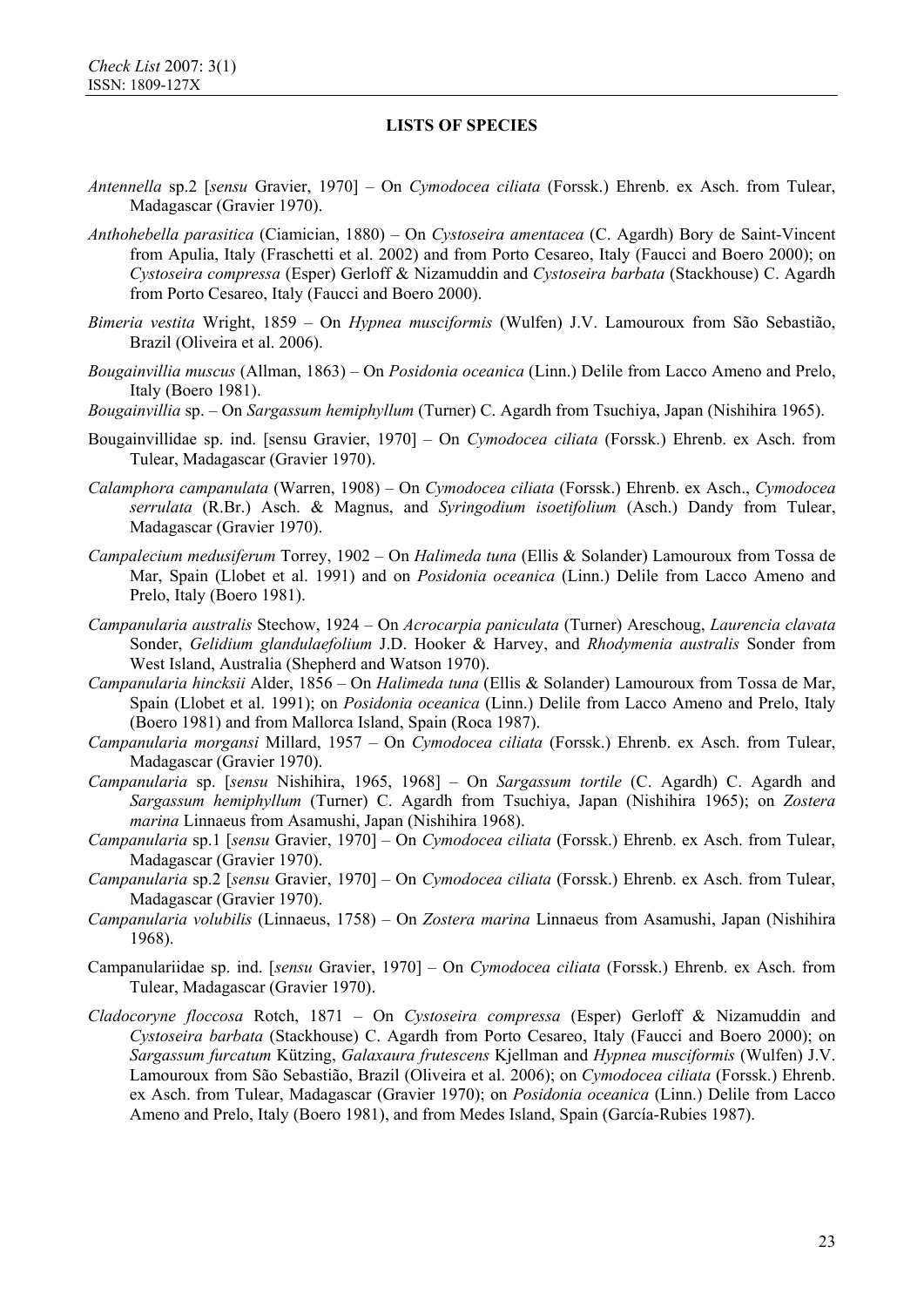- *Cladonema radiatum* Dujardin, 1856 On *Padina gymnospora* (Kützing) Sonder from São Sebastião, Brazil (Oliveira et al. 2006); on *Posidonia oceanica* (Linn.) Delile from Lacco Ameno and Prelo, Italy (Boero 1981); on *Thalassia testudinum* Koenig from Twin Cays, Belize (Calder 1991b).
- *Clava multicornis* (Forskål, 1775) On *Cystoseira amentacea* (C. Agardh) Bory de Saint-Vincent from Apulia, Italy (Fraschetti et al. 2002) and from Porto Cesareo, Italy (Faucci and Boero 2000); on *Cystoseira compressa* (Esper) Gerloff & Nizamuddin and *Cystoseira barbata* (Stackhouse) C. Agardh from Porto Cesareo, Italy (Faucci and Boero 2000); on *Posidonia oceanica* (Linn.) Delile from Lacco Ameno and Prelo, Italy (Boero 1981); on *Cymodocea ciliata* (Forssk.) Ehrenb. ex Asch., *Cymodocea serrulata* (R.Br.) Asch. & Magnus and *Diplanthera uninervis* (Forssk.) Asch. from Tulear, Madagascar (Gravier 1970).
- *Clytia gracilis* (M. Sars, 1850) (Figures 2-3) On *Cymodocea ciliata* (Forssk.) Ehrenb. ex Asch., *Cymodocea serrulata* (R.Br.) Asch. & Magnus, *Diplanthera uninervis* (Forssk.) Asch., *Syringodium isoetifolium* (Asch.) Dandy, and *Thalassia hemprichii* (Ehrenb.) Asch. from Tulear, Madagascar (Gravier 1970); on *Caulerpa racemosa* (Forssk.) J. Agardh, *Sargassum furcatum* Kützing, *Acanthophora spicifera* (M. Vahl) Børgesen from, *Galaxaura frutescens* Kjellman, and *Hypnea musciformis* (Wulfen) J.V. Lamouroux from São Sebastião, Brazil (Oliveira et al. 2006).
- *Clytia delicatula* (Thornely, 1900) On *Sargassum hemiphyllum* (Turner) C. Agardh and *Sargassum thunbergii* (Mertens ex Roth) Kuntze from Tsuchiya, Japan (Nishihira 1965).
- *Clytia hemisphaerica* (Linnaeus, 1767) *Halimeda tuna* (Ellis & Solander) Lamouroux from Tossa de Mar, Spain (Llobet et al. 1991); on *Cystoseira amentacea* (C. Agardh) Bory de Saint-Vincent from Apulia, Italy (Fraschetti et al. 2002); on *Posidonia oceanica* (Linn.) Delile from Mallorca Island, Spain (Roca 1987), from Medes Island, Spain (García-Rubies 1987), from Lacco Ameno and Prelo, Italy (Boero 1981), and from the Italian coast (Boero et al. 1985); on *Sargassum fluitans* (Børgesen) Børgesen and *Sargassum natans* (Linnaeus) Gaillon from the Sargasso Sea, Bermuda (Calder 1995); on *Thalassia testudinum* Koenig from Twin Cays, Belize (Calder 1991b); on *Sargassum stenophyllum* Martius from Paraná, Brazil (Haddad and Chiaverini 2000); on *Caulerpa racemosa* (Forssk.) J. Agardh, *Padina gymnospora* (Kützing) Sonder, *Sargassum cymosum* C. Agardh, *Sargassum furcatum* Kützing f, *Acanthophora spicifera* (M. Vahl) Børgesen, *Galaxaura frutescens* Kjellman, *Hypnea musciformis* (Wulfen) J.V. Lamouroux, and *Halodule emarginata* Hartog. from São Sebastião, Brazil (Oliveira et al. 2006); *Cymodocea ciliata* (Forssk.) Ehrenb. ex Asch., *Cymodocea serrulata* (R.Br.) Asch. & Magnus, *Diplanthera uninervis* (Forssk.) Asch., *Syringodium isoetifolium* (Asch.) Dandy, and *Thalassia hemprichii* (Ehrenb.) Asch. from Tulear, Madagascar (Gravier 1970); on *Amphibolis antarctica* (Labillardière) Sonder & Asch. ex Asch. and *Amphibolis griffithii* (J.M.Black) den Hartog from Marmion, Australia (Watson 1992); on *Amphibolis antarctica* (Labillardière) Sonder & Asch. ex Asch. from Queenscliff, Australia (Watson 1992); on *Sargassum hemiphyllum* (Turner) C. Agardh from Tsuchiya, Japan (Nishihira 1965); on *Zostera marina* Linnaeus from Asamushi, Japan (Nishihira 1968).
- *Clytia hummelincki* (Leloup, 1935) On *Sargassum furcatum* Kützing and *Acanthophora spicifera* (M. Vahl) Børgesen from São Sebastião, Brazil (Oliveira et al. 2006).
- *Clytia linearis* (Thornely, 1899) On *Halimeda tuna* (Ellis & Solander) Lamouroux from Tossa de Mar, Spain (Llobet et al. 1991);on *Posidonia oceanica* (Linn.) Delile from Lacco Ameno and Prelo, Italy (Boero 1981), from the Italian coast (Boero et al. 1985), and from Medes Island, Spain (García-Rubies 1987); on *Caulerpa racemosa* (Forssk.) J. Agardh, *Padina gymnospora* (Kützing) Sonder, *Acanthophora spicifera* (M. Vahl) Børgesen, *Galaxaura frutescens* Kjellman, and *Hypnea musciformis*  (Wulfen) J.V. Lamouroux from São Sebastião, Brazil (Oliveira et al. 2006); on *Cymodocea ciliata* (Forssk.) Ehrenb. ex Asch., *Cymodocea serrulata* (R.Br.) Asch. & Magnus, *Diplanthera uninervis* (Forssk.) Asch., *Syringodium isoetifolium* (Asch.) Dandy, and *Thalassia hemprichii* (Ehrenb.) Asch. from Tulear, Madagascar (Gravier 1970).
- *Clytia noliformis* auct. (Figure 4) On *Halimeda tuna* (Ellis & Solander) Lamouroux from Tossa de Mar, Spain (Llobet et al. 1991); on *Cystoseira compressa* (Esper) Gerloff & Nizamuddin and *Cystoseira*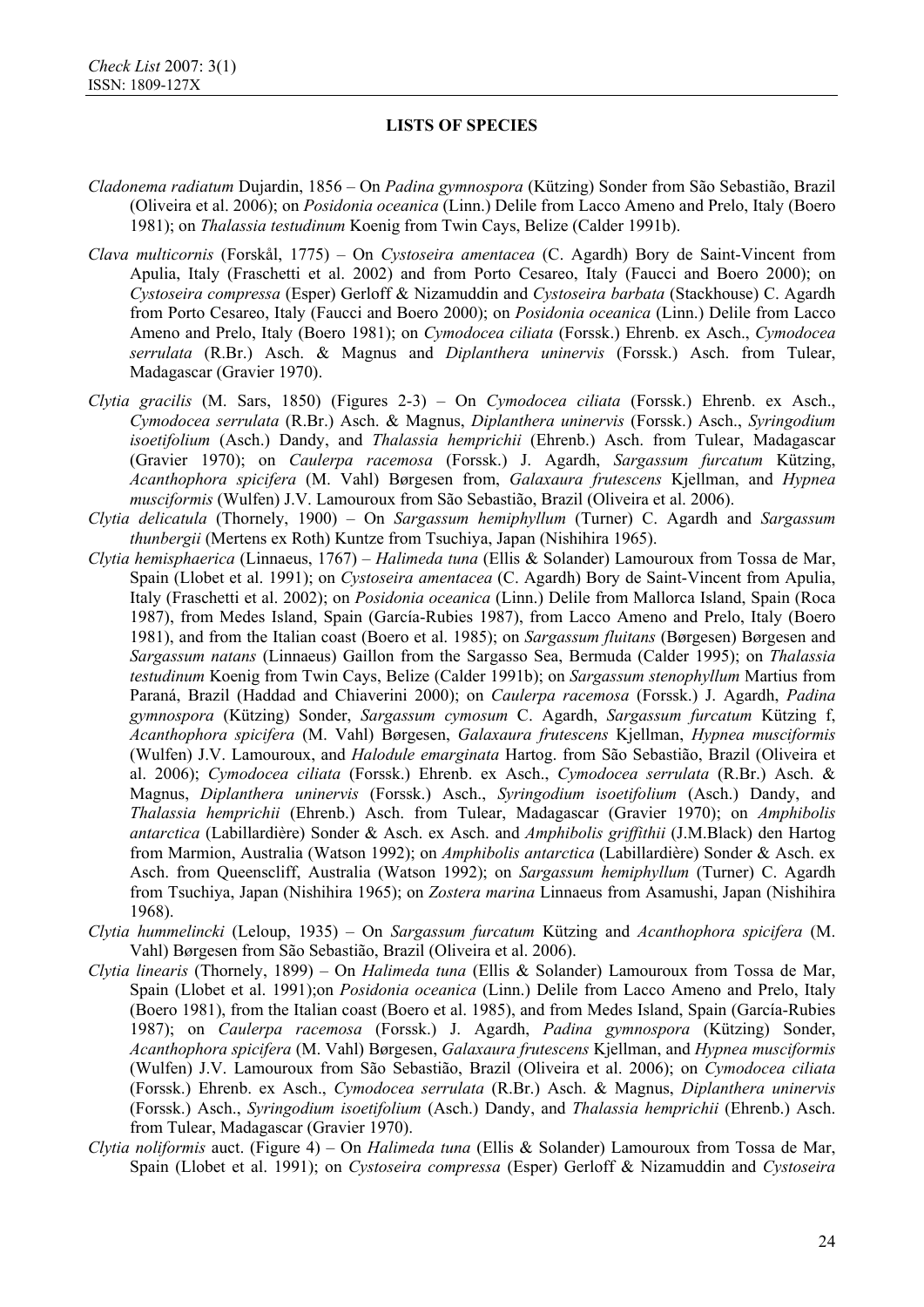*barbata* (Stackhouse) C. Agardh from Porto Cesareo, Italy (Faucci and Boero 2000); on *Posidonia oceanica* (Linn.) Delile from Lacco Ameno and Prelo, Italy (Boero 1981); on *Sargassum fluitans*  (Børgesen) Børgesen and *Sargassum natans* (Linnaeus) Gaillon from the Sargasso Sea, Bermuda (Calder 1995); on *Sargassum furcatum* Kützing and *Galaxaura frutescens* Kjellman from São Sebastião, Brazil (Oliveira et al. 2006); on *Cymodocea ciliata* (Forssk.) Ehrenb. ex Asch., *Cymodocea serrulata* (R.Br.) Asch. & Magnus, and *Syringodium isoetifolium* (Asch.) Dandy from Tulear, Madagascar (Gravier 1970). Note: *Clytia noliformis* (McCrady, 1859) [originally *Campanularia noliformis* McCrady, 1859] has been conserved in its current meaning in the interests of nomenclatural stability [see ICZN, 2002. Opinion 1986 (Case 3166)].

- *Clytia paulensis* (Vanhöffen, 1910) On *Halimeda tuna* (Ellis & Solander) Lamouroux from Tossa de Mar, Spain (Llobet et al. 1991); on *Posidonia oceanica* (Linn.) Delile from Lacco Ameno and Prelo, Italy (Boero 1981), and from the Italian coast (Boero et al. 1985).
- *Clytia* sp. [*sensu* Faucci & Boero, 2000] On *Cystoseira compressa* (Esper) Gerloff & Nizamuddin, *Cystoseira barbata* (Stackhouse) C. Agardh, and *Cystoseira amentacea* (C. Agardh) Bory de Saint-Vincent from Porto Cesareo, Italy (Faucci and Boero 2000).
- *Clytia* sp.1 [*sensu* Gravier, 1970] On *Cymodocea ciliata* (Forssk.) Ehrenb. ex Asch., *Cymodocea serrulata* (R.Br.) Asch. & Magnus, *Diplanthera uninervis* (Forssk.) Asch., *Syringodium isoetifolium* (Asch.) Dandy, and *Thalassia hemprichii* (Ehrenb.) Asch. from Tulear, Madagascar (Gravier 1970).
- *Clytia* sp.2 [*sensu* Gravier, 1970] On *Cymodocea serrulata* (R.Br.) Asch. & Magnus, *Diplanthera uninervis* (Forssk.) Asch., *Syringodium isoetifolium* (Asch.) Dandy, and *Thalassia hemprichii* (Ehrenb.) Asch. from Tulear, Madagascar (Gravier 1970).
- *Coryne epizoica* Stechow, 1921 On *Posidonia oceanica* (Linn.) Delile from Lacco Ameno and Prelo, Italy (Boero 1981).
- *Coryne muscoides* (Linnaeus, 1761) On *Cystoseira amentacea* (C. Agardh) Bory de Saint-Vincent from Apulia, Italy (Fraschetti et al. 2002) and from Porto Cesareo, Italy (Faucci and Boero 2000); on *Cystoseira compressa* (Esper) Gerloff & Nizamuddin and *Cystoseira barbata* (Stackhouse) C. Agardh from Porto Cesareo, Italy (Faucci and Boero 2000); on *Posidonia oceanica* (Linn.) Delile from the Italian coast (Boero et al. 1985).
- *Coryne pintneri* Schneider, 1897 On *Posidonia oceanica* (Linn.) Delile from Lacco Ameno and Prelo, Italy (Boero 1981) and from the Italian coast (Boero et al. 1985).
- *Coryne producta* (Wright, 1858) On *Cystoseira amentacea* (C. Agardh) Bory de Saint-Vincent from Apulia, Italy (Fraschetti et al. 2002) and on *Cystoseira compressa* (Esper) Gerloff & Nizamuddin from Porto Cesareo, Italy (Faucci and Boero 2000).
- *Coryne pusilla* Gaertner, 1774 On *Halimeda tuna* (Ellis & Solander) Lamouroux from Tossa de Mar, Spain (Llobet et al. 1991); on *Posidonia oceanica* (Linn.) Delile from Lacco Ameno and Prelo, Italy (Boero 1981); on *Cystoseira barbata* (Stackhouse) C. Agardh from Porto Cesareo, Italy (Faucci and Boero 2000); on *Laminaria hyperborea* (Gunnerus) Foslie and *Laminaria digitata* (Hudson) J.V. Lamouroux from Helgoland, Germany (Schultze et al. 1990); on *Sargassum stenophyllum* Martius from Paraná, Brazil (Haddad and Chiaverini 2000); on *Cymodocea ciliata* (Forssk.) Ehrenb. ex Asch., *Cymodocea serrulata* (R.Br.) Asch. & Magnus, *Diplanthera uninervis* (Forssk.) Asch., and *Syringodium isoetifolium* (Asch.) Dandy from Tulear, Madagascar (Gravier 1970).
- *Coryne uchidai* Stechow, 1831 On *Sargassum tortile* (C. Agardh) C. Agardh, *Sargassum hemiphyllum* (Turner) C. Agardh, and *Sargassum thunbergii* (Mertens ex Roth) Kuntze from Tsuchiya, Japan (Nishihira 1965).
- Corynidae sp. ind. [*sensu* Gravier, 1970] On *Cymodocea serrulata* (R.Br.) Asch. & Magnus from Tulear, Madagascar (Gravier 1970).
- *Crateritheca acanthostoma* (Bale, 1882) On *Gelidium australe* J. Agardh and *Phacelocarpus labillardieri*  (Mertens ex Turner) J. Agardh from West Island, Australia (Shepherd and Watson 1970).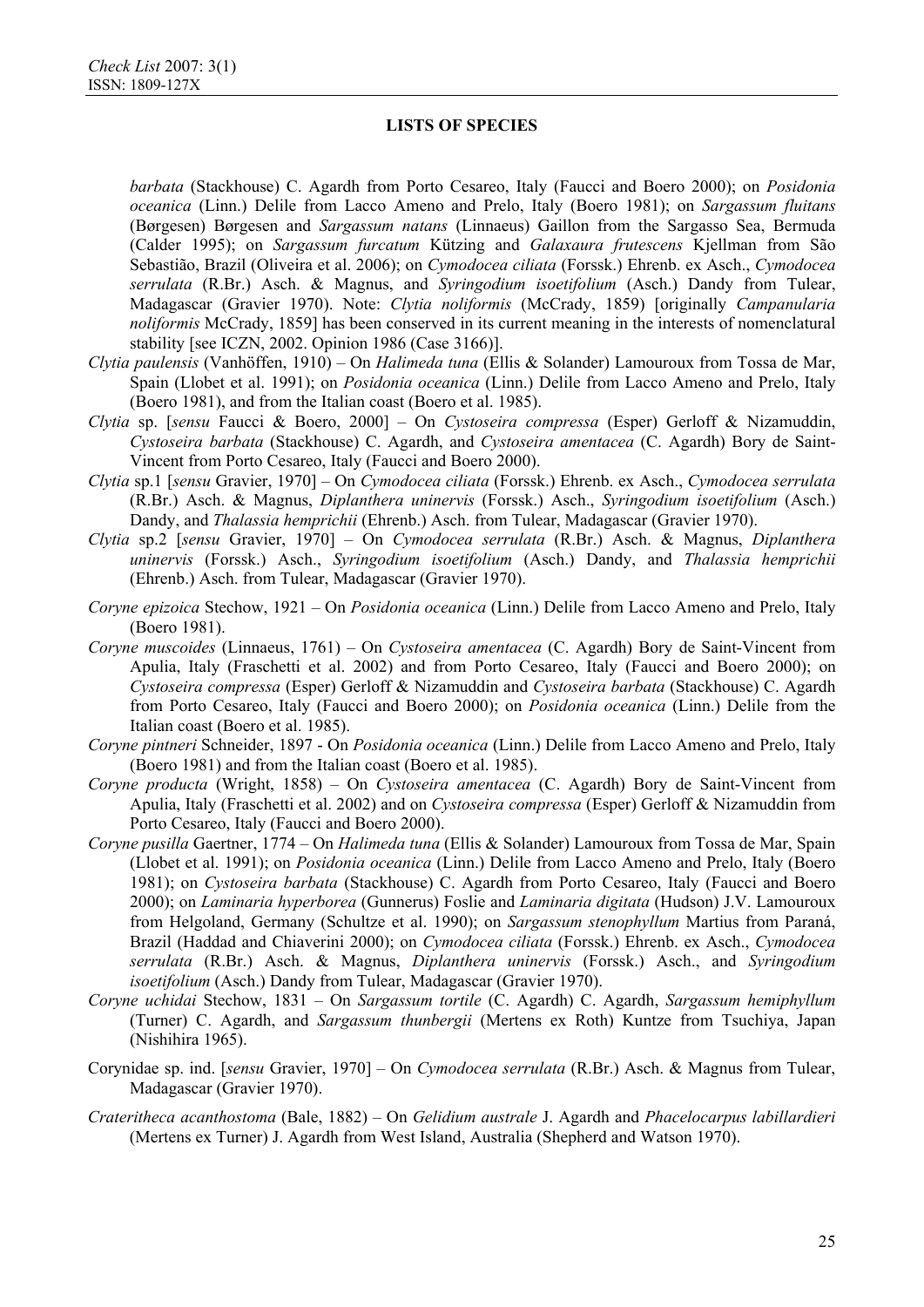- *Dentitheca bidentata* (Jäderholm, 1920) On *Cymodocea ciliata* (Forssk.) Ehrenb. ex Asch. from Tulear, Madagascar (Gravier 1970).
- *Diphasia tropica* Nutting, 1904 On *Galaxaura frutescens* Kjellman from São Sebastião, Brazil (Oliveira et al. 2006).
- *Dipurena halterata* (Forbes, 1846) On *Cystoseira amentacea* (C. Agardh) Bory de Saint-Vincent from Apulia, Italy (Fraschetti et al. 2002).
- *Dipurena reesi* Vannucci, 1956 On *Cymodocea ciliata* (Forssk.) Ehrenb. ex Asch., *Cymodocea serrulata* (R.Br.) Asch. & Magnus, *Diplanthera uninervis* (Forssk.) Asch.,
- *Dynamena crisioides* Lamouroux, 1824 On *Cymodocea ciliata* (Forssk.) Ehrenb. ex Asch., *Cymodocea serrulata* (R.Br.) Asch. & Magnus, *Diplanthera uninervis* (Forssk.) Asch., *Syringodium isoetifolium* (Asch.) Dandy, and *Thalassia hemprichii* (Ehrenb.) Asch. from Tulear, Madagascar (Gravier 1970).
- *Dynamena disticha* (Bosc, 1802) On *Posidonia oceanica* (Linn.) Delile from Mallorca Island, Spain (Roca 1987), from Medes Island, Spain (García-Rubies 1987), from Lacco Ameno and Prelo, Italy (Boero 1981); on *Cystoseira barbata* (Stackhouse) C. Agardh and *Cystoseira amentacea* (C. Agardh) Bory de Saint-Vincent from Porto Cesareo, Italy (Faucci and Boero 2000); on *Sargassum fluitans* (Børgesen) Børgesen from the Sargasso Sea, Bermuda (Calder 1995); on *Thalassia testudinum* Koenig from Twin Cays, Belize (Calder 1991b); on *Caulerpa racemosa* (Forssk.) J. Agardh, *Sargassum cymosum* C. Agardh, *Sargassum furcatum* Kützing, and *Galaxaura frutescens* Kjellman from São Sebastião, Brazil (Oliveira et al. 2006); on *Cymodocea ciliata* (Forssk.) Ehrenb. ex Asch., *Cymodocea serrulata* (R.Br.) Asch. & Magnus, *Diplanthera uninervis* (Forssk.) Asch., *Syringodium isoetifolium* (Asch.) Dandy, and *Thalassia hemprichii* (Ehrenb.) Asch. from Tulear, Madagascar (Gravier 1970).
- *Dynamena pumila* (Linnaeus, 1758) On *Laminaria hyperborea* (Gunnerus) Foslie and *Laminaria digitata*  (Hudson) J.V. Lamouroux from Helgoland, Germany (Schultze et al. 1990).
- *Dynamena quadridentata* (Ellis & Solander, 1786) On *Sargassum furcatum* Kützing from São Sebastião, Brazil (Oliveira et al. 2006) and on *Cymodocea ciliata* (Forssk.) Ehrenb. ex Asch. from Tulear, Madagascar (Gravier 1970).
- *Ectopleura bethae* (Warren, 1908) On *Syringodium isoetifolium* (Asch.) Dandy from Tulear, Madagascar (Gravier 1970).
- *Ectopleura obypa* Migotto & Marques, 1999 (Figures 5-6) On *Padina gymnospora* (Kützing) Sonder from São Sebastião, Brazil (Oliveira et al. 2006).
- *Ectopleura wrighti* Petersen, 1979 On *Cystoseira barbata* (Stackhouse) C. Agardh from Porto Cesareo, Italy (Faucci and Boero 2000) and on *Posidonia oceanica* (Linn.) Delile from Lacco Ameno and Prelo, Italy (Boero 1981).
- *Eudendrium angustum* Warren, 1908 On *Cymodocea ciliata* (Forssk.) Ehrenb. ex Asch. from Tulear, Madagascar (Gravier 1970).
- *Eudendrium capillare* Alder, 1856 On *Halimeda tuna* (Ellis & Solander) Lamouroux from Tossa de Mar, Spain (Llobet et al. 1991); on *Posidonia oceanica* (Linn.) Delile from Lacco Ameno and Prelo, Italy (Boero 1981); on *Cystoseira amentacea* (C. Agardh) Bory de Saint-Vincent from Apulia, Italy (Fraschetti et al. 2002); on *Sargassum cymosum* C. Agardh from São Sebastião, Brazil (Oliveira et al. 2006); on *Cymodocea ciliata* (Forssk.) Ehrenb. ex Asch., *Cymodocea serrulata* (R.Br.) Asch. & Magnus, and *Diplanthera uninervis* (Forssk.) Asch. from Tulear, Madagascar (Gravier 1970).
- *Eudendrium* cf. *arbuscula* Wright, 1859 On *Cymodocea ciliata* (Forssk.) Ehrenb. ex Asch. from Tulear, Madagascar (Gravier 1970).
- *Eudendrium glomeratum* Picard, 1951 On *Cystoseira barbata* (Stackhouse) C. Agardh from Porto Cesareo, Italy (Faucci and Boero 2000) and on *Posidonia oceanica* (Linn.) Delile from Lacco Ameno and Prelo, Italy (Boero 1981).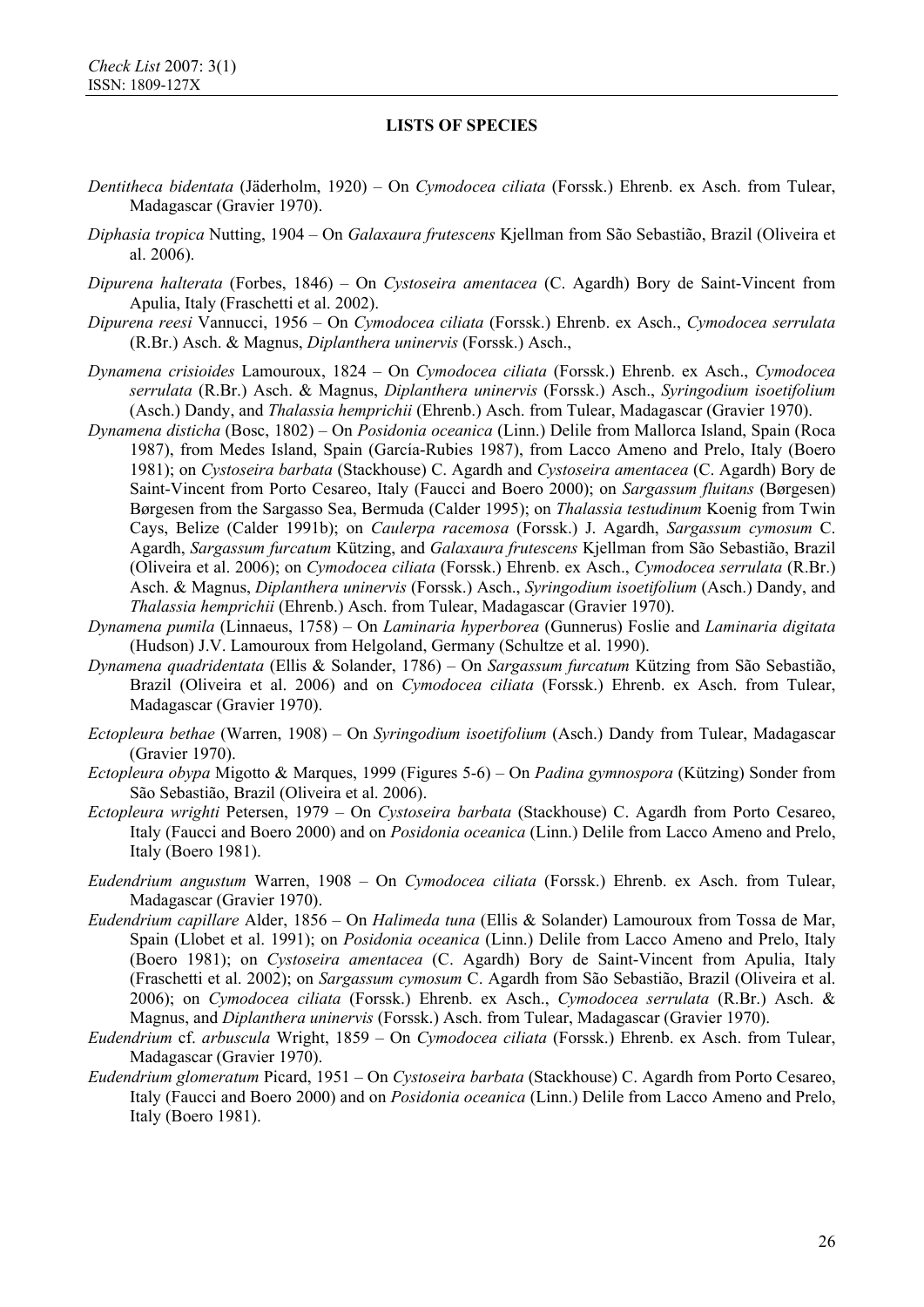- *Eudendrium pocaruquarum* Marques, 1995 (Figure 7) On *Padina gymnospora* (Kützing) Sonder, *Sargassum cymosum* C. Agardh, *Acanthophora spicifera* (M. Vahl) Børgesen, and *Galaxaura frutescens* Kjellman from São Sebastião, Brazil (Oliveira et al. 2006).
- *Eudendrium racemosum* (Cavolini, 1785) On *Halimeda tuna* (Ellis & Solander) Lamouroux from Tossa de Mar, Spain (Llobet et al. 1991).
- *Eudendrium ramosum* (Linnaeus, 1758) On *Cystoseira barbata* (Stackhouse) C. Agardh from Porto Cesareo, Italy (Faucci and Boero 2000) and on *Posidonia oceanica* (Linn.) Delile from Lacco Ameno and Prelo, Italy (Boero 1981).
- *Eudendrium simplex* Pieper, 1884 On *Halimeda tuna* (Ellis & Solander) Lamouroux from Tossa de Mar, Spain (Llobet et al. 1991); on *Cystoseira compressa* (Esper) Gerloff & Nizamuddin and *Cystoseira barbata* (Stackhouse) C. Agardh from Porto Cesareo, Italy (Faucci and Boero 2000); on *Posidonia oceanica* (Linn.) Delile from Lacco Ameno and Prelo, Italy (Boero 1981), from the Italian coast (Boero et al. 1985), and from Medes Island, Spain (García-Rubies 1987).
- *Filellum serpens* (Hassall, 1848) On *Halimeda tuna* (Ellis & Solander) Lamouroux from Tossa de Mar, Spain (Llobet et al. 1991) and on *Posidonia oceanica* (Linn.) Delile from Lacco Ameno and Prelo, Italy (Boero 1981).
- *Fraserocyphus sinuosus* Boero & Bouillon, 1993 On Rhodophyta from California, USA (Boero and Bouillon 1993).
- *Gonothyraea loveni* (Allman, 1859) On *Halimeda tuna* (Ellis & Solander) Lamouroux from Tossa de Mar, Spain (Llobet et al. 1991).
- *Gymnangium longirostre* (Kirchenpauer, 1872) On *Gelidium australe* J. Agardh and *Phacelocarpus labillardieri* (Mertens ex Turner) J. Agardh from West Island, Australia (Shepherd and Watson 1970).
- *Halecium beanii* (Johnston, 1838) On *Halimeda tuna* (Ellis & Solander) Lamouroux from Tossa de Mar, Spain (Llobet et al. 1991).
- *Halecium delicatulum* Coughtrey, 1876 On *Posidonia oceanica* (Linn.) Delile from Mallorca Island, Spain (Roca 1987).
- *Halecium dichotomum* Allman, 1888 On *Sargassum cymosum* C. Agardh from São Sebastião, Brazil (Oliveira et al. 2006).
- *Halecium dyssymetrum* Billard, 1929 On *Sargassum cymosum* C. Agardh and *Hypnea musciformis*  (Wulfen) J.V. Lamouroux from São Sebastião, Brazil (Oliveira et al. 2006).
- *Halecium labrosum* Alder, 1859 On *Halimeda tuna* (Ellis & Solander) Lamouroux from Tossa de Mar, Spain (Llobet et al. 1991); on *Cymodocea ciliata* (Forssk.) Ehrenb. ex Asch., *Cymodocea serrulata* (R.Br.) Asch. & Magnus, and *Syringodium isoetifolium* (Asch.) Dandy from Tulear, Madagascar (Gravier 1970).
- *Halecium lankesteri* (Bourne, 1890) On *Halimeda tuna* (Ellis & Solander) Lamouroux from Tossa de Mar, Spain (Llobet et al. 1991) and on *Posidonia oceanica* (Linn.) Delile from Lacco Ameno and Prelo, Italy (Boero 1981).
- *Halecium mediterraneum* Weismann, 1883 On *Posidonia oceanica* (Linn.) Delile from Lacco Ameno and Prelo, Italy (Boero 1981).
- *Halecium nanum* Alder, 1859 On *Cystoseira amentacea* (C. Agardh) Bory de Saint-Vincent from Apulia, Italy (Fraschetti et al. 2002) and from Porto Cesareo, Italy (Faucci and Boero 2000); on *Cystoseira compressa* (Esper) Gerloff & Nizamuddin and *Cystoseira barbata* (Stackhouse) C. Agardh from Porto Cesareo, Italy (Faucci and Boero 2000); on *Posidonia oceanica* (Linn.) Delile from Lacco Ameno and Prelo, Italy (Boero 1981), from Medes Island, Spain (García-Rubies 1987), and from the Italian coast (Boero et al. 1985); on *Sargassum fluitans* (Børgesen) Børgesen and *Sargassum natans* (Linnaeus) Gaillon from the Sargasso Sea, Bermuda (Calder 1995); on *Thalassia testudinum* Koenig from Twin Cays, Belize (Calder 1991b).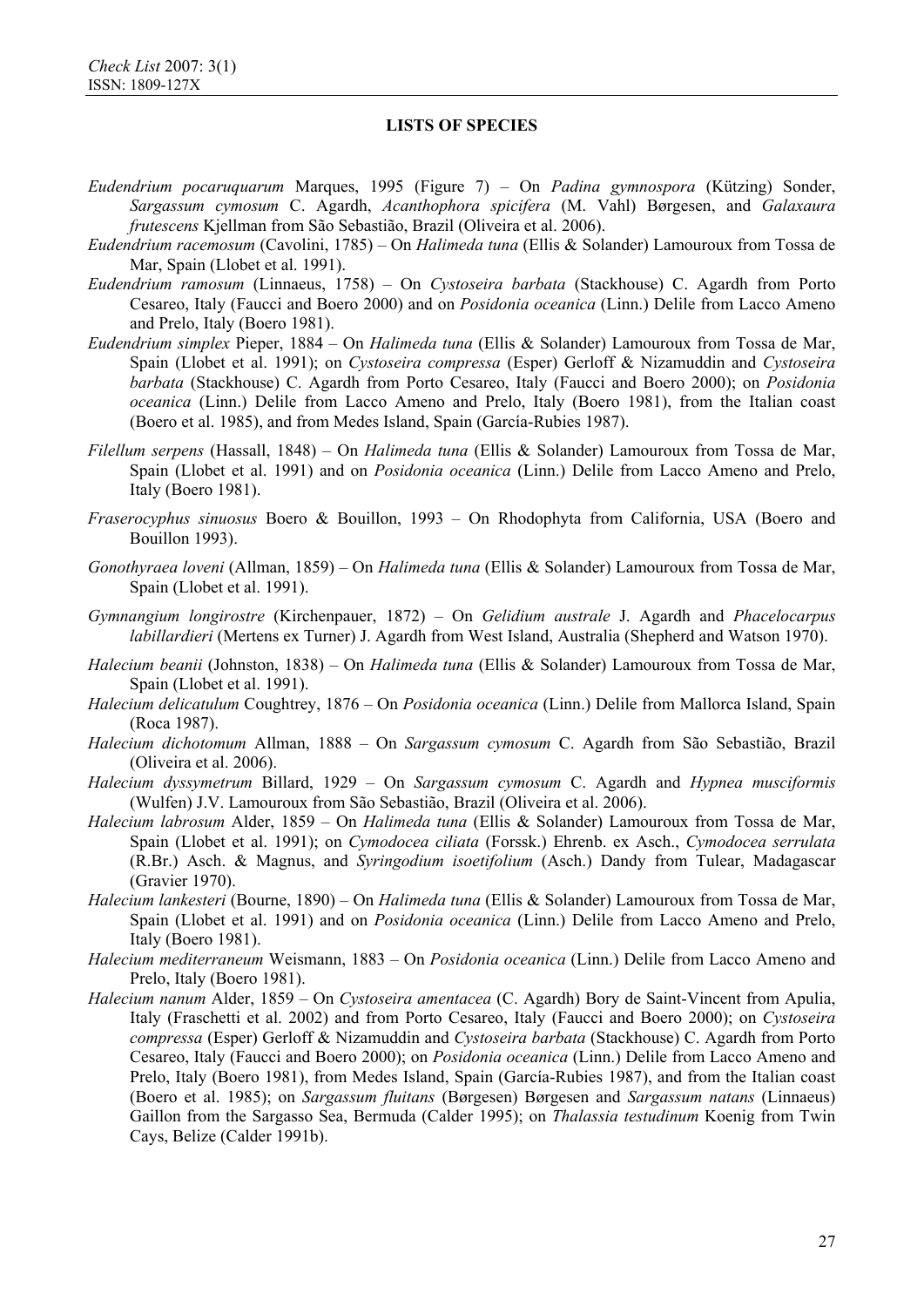*Halecium petrosum* Stechow, 1919 – On *Halimeda tuna* (Ellis & Solander) Lamouroux from Tossa de Mar, Spain (Llobet et al. 1991) and on *Posidonia oceanica* (Linn.) Delile from Lacco Ameno and Prelo, Italy (Boero 1981).

- *Halecium pusillum* (M. Sars, 1857) On *Halimeda tuna* (Ellis & Solander) Lamouroux from Tossa de Mar, Spain (Llobet et al. 1991); on *Cystoseira amentacea* (C. Agardh) Bory de Saint-Vincent from Apulia, Italy (Fraschetti et al. 2002) and from Porto Cesareo, Italy (Faucci and Boero 2000); on *Cystoseira compressa* (Esper) Gerloff & Nizamuddin and *Cystoseira barbata* (Stackhouse) C. Agardh from Porto Cesareo, Italy (Faucci and Boero 2000); on *Posidonia oceanica* (Linn.) Delile from Mallorca Island, Spain (Roca 1987), from Medes Island, Spain (García-Rubies 1987), from Lacco Ameno and Prelo, Italy (Boero 1981), and from the Italian coast (Boero et al. 1985).
- *Halecium* sp. On *Amphibolis antarctica* (Labillardière) Sonder & Asch. ex Asch. from Queenscliff, Australia (Watson 1992).
- *Halecium* sp.1 [*sensu* Gravier, 1970] On *Cymodocea ciliata* (Forssk.) Ehrenb. ex Asch. from Tulear, Madagascar (Gravier 1970).
- *Halecium* sp.1 [*sensu* Nishihira, 1965] On *Sargassum tortile* (C. Agardh) C. Agardh, *Sargassum hemiphyllum* (Turner) C. Agardh, and *Sargassum thunbergii* (Mertens ex Roth) Kuntze from Tsuchiya, Japan (Nishihira 1965).
- *Halecium* sp.2 [*sensu* Gravier, 1970] On *Cymodocea ciliata* (Forssk.) Ehrenb. ex Asch. and *Diplanthera uninervis* (Forssk.) Asch. from Tulear, Madagascar (Gravier 1970).
- *Halecium* sp.3 [*sensu* Nishihira, 1965] On *Sargassum hemiphyllum* (Turner) C. Agardh from Tsuchiya, Japan (Nishihira 1965).
- *Halecium tenellum* Hincks, 1861 On *Halimeda tuna* (Ellis & Solander) Lamouroux from Tossa de Mar, Spain (Llobet et al. 1991); on *Hypnea musciformis* (Wulfen) J.V. Lamouroux from São Sebastião, Brazil (Oliveira et al. 2006); on and *Posidonia oceanica* (Linn.) Delile from Lacco Ameno and Prelo, Italy (Boero 1981).
- *Halopteris alternata* (Nutting, 1900) On *Caulerpa racemosa* (Forssk.) J. Agardh, *Padina gymnospora* (Kützing) Sonder, *Acanthophora spicifera* (M. Vahl) Børgesen, *Galaxaura frutescens* Kjellman, *Hypnea musciformis* (Wulfen) J.V. Lamouroux, and *Sargassum furcatum* Kützing from São Sebastião, Brazil (Oliveira et al. 2006).
- *Halopteris diaphana* (Heller, 1868) On *Codium decorticatum* (Woodward) Howe from São Sebastião, Brazil (Oliveira et al. 2006).
- *Halopteris polymorpha* (Billard, 1913) On *Galaxaura frutescens* Kjellman from São Sebastião, Brazil (Oliveira et al. 2006).
- *Halopteris* sp. [*sensu* Gravier, 1970] On *Cymodocea ciliata* (Forssk.) Ehrenb. ex Asch. from Tulear, Madagascar (Gravier 1970).
- *Hartlaubella gelatinosa* (Pallas, 1776) On *Laminaria hyperborea* (Gunnerus) Foslie and *Laminaria digitata* (Hudson) J.V. Lamouroux from Helgoland, Germany (Schultze et al. 1990).
- *Hebella scandens* (Bale, 1888) On *Halimeda tuna* (Ellis & Solander) Lamouroux from Tossa de Mar, Spain (Llobet et al. 1991) and on *Posidonia oceanica* (Linn.) Delile from Lacco Ameno and Prelo, Italy (Boero 1981).
- *Hebella* sp. On *Posidonia oceanica* (Linn.) Delile from Lacco Ameno and Prelo, Italy (Boero 1981).
- *Hincksella corrugata* Millard, 1958 On *Cymodocea ciliata* (Forssk.) Ehrenb. ex Asch. from Tulear, Madagascar (Gravier 1970).
- *Hydractinia inermis* (Allman, 1872) On *Posidonia oceanica* (Linn.) Delile from Medes Island, Spain (García-Rubies 1987), from Lacco Ameno and Prelo, Italy (Boero 1981), and from the Italian coast (Boero et al. 1985).
- *Hydractinia fucicola* (M. Sars, 1857) On *Cystoseira amentacea* (C. Agardh) Bory de Saint-Vincent from Apulia, Italy (Fraschetti et al. 2002) and from Porto Cesareo, Italy (Faucci and Boero 2000); on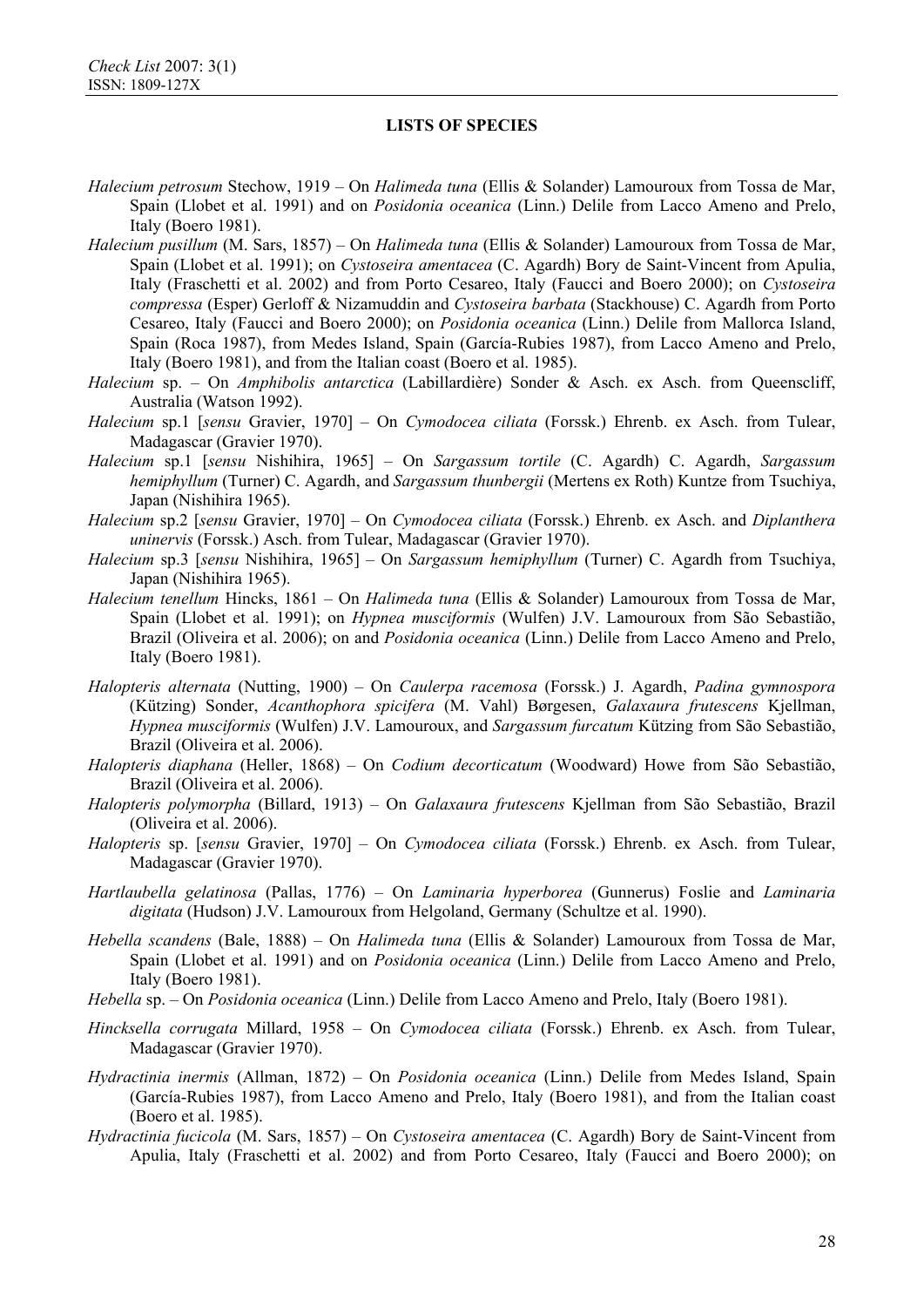*Cystoseira compressa* (Esper) Gerloff & Nizamuddin and *Cystoseira barbata* (Stackhouse) C. Agardh from Porto Cesareo, Italy (Faucci and Boero 2000); on *Posidonia oceanica* (Linn.) Delile from Lacco Ameno and Prelo, Italy (Boero 1981).

- *Hydrallmania falcata* (Linnaeus, 1758) On *Laminaria hyperborea* (Gunnerus) Foslie from Helgoland, Germany (Schultze et al. 1990).
- *Hydranthea margarica* (Hincks, 1862) On *Halimeda tuna* (Ellis & Solander) Lamouroux from Tossa de Mar, Spain (Llobet et al. 1991).
- *Hydrodendron mirabile* (Hincks, 1866) On *Cystoseira amentacea* (C. Agardh) Bory de Saint-Vincent from Apulia, Italy (Fraschetti et al. 2002) and from Porto Cesareo, Italy (Faucci and Boero 2000); on *Cystoseira barbata* (Stackhouse) C. Agardh from Porto Cesareo, Italy (Faucci and Boero 2000); on *Posidonia oceanica* (Linn.) Delile from Lacco Ameno and Prelo, Italy (Boero 1981).
- *Kirchenpaueria echinulata* (Hincks, 1868) On *Halimeda tuna* (Ellis & Solander) Lamouroux from Tossa de Mar, Spain (Llobet et al. 1991); on *Posidonia oceanica* (Linn.) Delile from Lacco Ameno and Prelo, Italy (Boero 1981) and from the Italian coast (Boero et al. 1985).
- *Kirchenpaueria pinnata* (Linnaeus, 1758) On *Halimeda tuna* (Ellis & Solander) Lamouroux from Tossa de Mar, Spain (Llobet et al. 1991); on *Posidonia oceanica* (Linn.) Delile from Lacco Ameno and Prelo, Italy (Boero 1981), and from Medes Island, Spain (García-Rubies 1987).
- *Kirchenpaueria similis* (Hincks, 1861) On *Cystoseira amentacea* (C. Agardh) Bory de Saint-Vincent from Apulia, Italy (Fraschetti et al. 2002).
- *Kirchenpaueria* sp. (*sensu* Faucci & Boero, 2000) On *Cystoseira barbata* (Stackhouse) C. Agardh and *Cystoseira amentacea* (C. Agardh) Bory de Saint-Vincent from Porto Cesareo, Italy (Faucci and Boero 2000).
- *Lafoea dumosa* (Fleming, 1820) On *Halimeda tuna* (Ellis & Solander) Lamouroux from Tossa de Mar, Spain (Llobet et al. 1991).
- *Lafoeina tenuis* G.O.Sars, 1874 On *Posidonia oceanica* (Linn.) Delile from Lacco Ameno and Prelo, Italy (Boero 1981) and from the Italian coast (Boero et al. 1985).
- *Laomedea angulata* Hincks, 1861 On *Posidonia oceanica* (Linn.) Delile from Lacco Ameno and Prelo, Italy (Boero 1981).
- *Laomedea calceolifera* (Hincks, 1871) On *Posidonia oceanica* (Linn.) Delile from Lacco Ameno and Prelo, Italy (Boero 1981).
- *Laomedea flexuosa* Alder, 1857 On *Laminaria hyperborea* (Gunnerus) Foslie from Helgoland, Germany (Schultze et al. 1990).
- *Lineolaria* sp. [*sensu* Gravier, 1970] On *Cymodocea ciliata* (Forssk.) Ehrenb. ex Asch., *Cymodocea serrulata* (R.Br.) Asch. & Magnus, *Diplanthera uninervis* (Forssk.) Asch., and *Thalassia hemprichii*  (Ehrenb.) Asch. from Tulear, Madagascar (Gravier 1970).
- *Lineolaria spinulosa* Hincks, 1861 On *Amphibolis antarctica* (Labillardière) Sonder & Asch. ex Asch. from Queenscliff, Australia (Watson 1992).
- *Macrorhynchia philippina* (Kirchenpauer, 1872) On *Cymodocea ciliata* (Forssk.) Ehrenb. ex Asch. and *Thalassia hemprichii* (Ehrenb.) Asch. from Tulear, Madagascar (Gravier 1970); on *Sargassum furcatum* Kützing from São Sebastião, Brazil (Oliveira et al. 2006).
- *Merona cornucopiae* (Norman, 1864) On *Posidonia oceanica* (Linn.) Delile from Lacco Ameno and Prelo, Italy (Boero 1981).
- *Mitrocoma annae* Haeckel, 1864 On *Cystoseira barbata* (Stackhouse) C. Agardh from Porto Cesareo, Italy (Faucci and Boero 2000).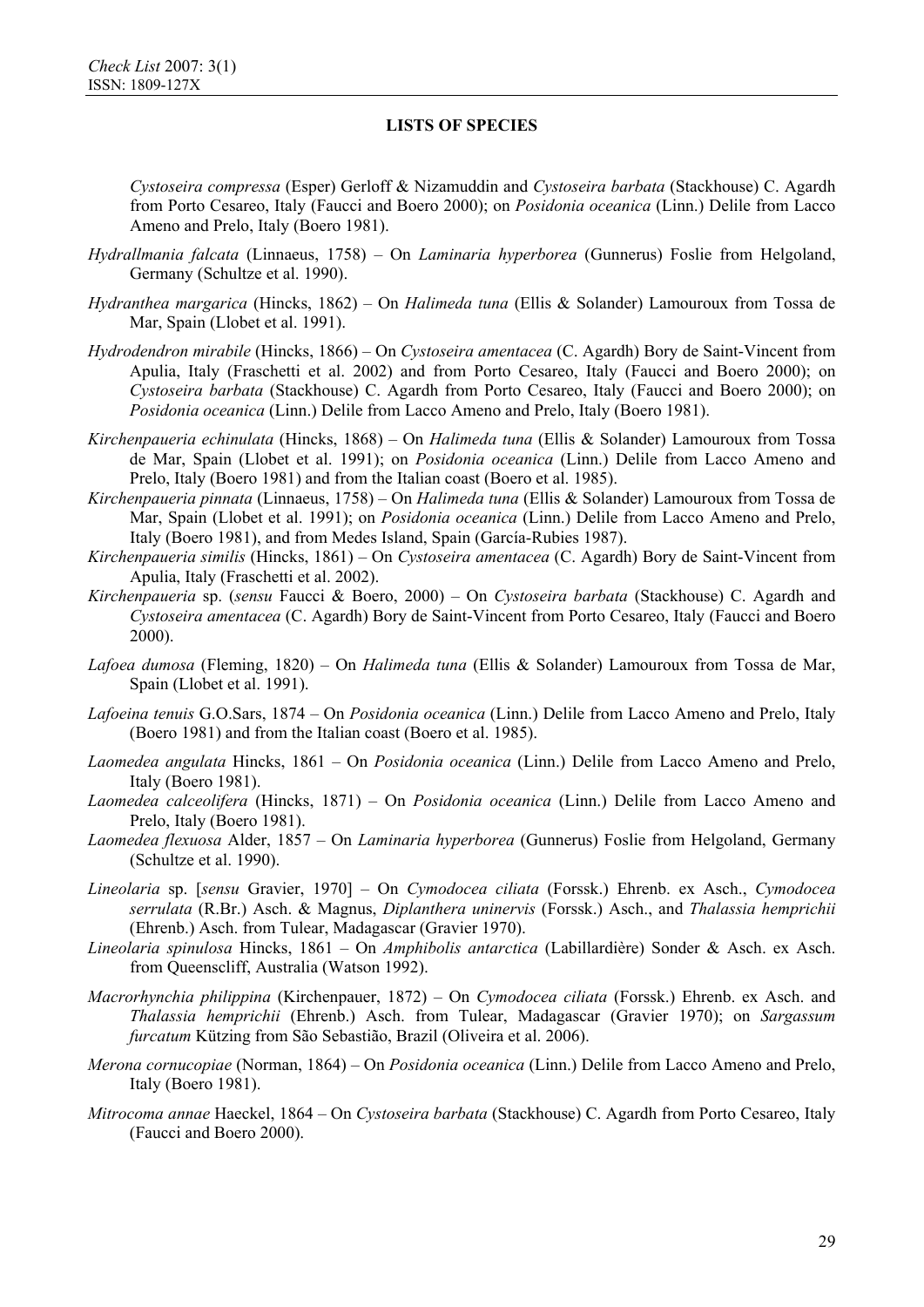- *Monotheca margaretta* Nutting, 1900 On *Sargassum fluitans* (Børgesen) Børgesen and *Sargassum natans* (Linnaeus) Gaillon from the Sargasso Sea, Bermuda (Calder 1995); on *Sargassum furcatum* Kützing and *Galaxaura frutescens* Kjellman from São Sebastião, Brazil (Oliveira et al. 2006).
- *Myrionema amboinense* Pictet, 1893 On *Thalassia testudinum* Koenig from Twin Cays, Belize (Calder 1991b).
- *Nemalecium lighti* (Hargitt, 1924) On *Thalassia testudinum* Koenig from Twin Cays, Belize (Calder 1991b).
- *Obelia bidentata* Clarke, 1875 On *Caulerpa racemosa* (Forssk.) J. Agardh, *Padina gymnospora* (Kützing) Sonder, and *Galaxaura frutescens* Kjellman from São Sebastião, Brazil (Oliveira et al. 2006); on *Cymodocea ciliata* (Forssk.) Ehrenb. ex Asch., *Cymodocea serrulata* (R.Br.) Asch. & Magnus, *Diplanthera uninervis* (Forssk.) Asch., and *Syringodium isoetifolium* (Asch.) Dandy from Tulear, Madagascar (Gravier 1970).
- *Obelia dichotoma* (Linnaeus, 1758) On *Halimeda tuna* (Ellis & Solander) Lamouroux from Tossa de Mar, Spain (Llobet et al. 1991); on *Posidonia oceanica* (Linn.) Delile from Lacco Ameno and Prelo, Italy (Boero 1981), from the Italian coast (Boero et al. 1985), and from Medes Island, Spain (García-Rubies 1987); on *Cystoseira amentacea* (C. Agardh) Bory de Saint-Vincent from Apulia, Italy (Fraschetti et al. 2002), and from Porto Cesareo, Italy (Faucci and Boero 2000); on *Cystoseira compressa* (Esper) Gerloff & Nizamuddin and *Cystoseira barbata* (Stackhouse) C. Agardh from Porto Cesareo, Italy (Faucci and Boero 2000); on *Laminaria hyperborea* (Gunnerus) Foslie and *Laminaria digitata* (Hudson) J.V. Lamouroux from Helgoland, Germany (Schultze et al. 1990); on *Sargassum fluitans*  (Børgesen) Børgesen and *Sargassum natans* (Linnaeus) Gaillon from the Sargasso Sea, Bermuda (Calder 1995); on *Thalassia testudinum* Koenig from Twin Cays, Belize (Calder 1991b); on *Padina gymnospora* (Kützing) Sonder, *Sargassum cymosum* C. Agardh, *Sargassum furcatum* Kützing, *Acanthophora spicifera* (M. Vahl) Børgesen, *Galaxaura frutescens* Kjellman, *Hypnea musciformis* (Wulfen) J.V. Lamouroux, and *Halodule emarginata* Hartog. from São Sebastião, Brazil (Oliveira et al. 2006); on *Sargassum hemiphyllum* (Turner) C. Agardh from Tsuchiya, Japan (Nishihira 1965); on *Phyllospadix iwatensis* Makino from Asamushi, Japan (Nishihira 1968).
- *Obelia geniculata* (Linnaeus, 1758) On *Halimeda tuna* (Ellis & Solander) Lamouroux from Tossa de Mar, Spain (Llobet et al. 1991); on *Laminaria hyperborea* (Gunnerus) Foslie and *Laminaria digitata* (Hudson) J.V. Lamouroux from Helgoland, Germany (Schultze et al. 1990); on *Posidonia oceanica* (Linn.) Delile from Mallorca Island, Spain (Roca 1987), from Medes Island, Spain (García-Rubies 1987), from Lacco Ameno and Prelo, Italy (Boero 1981), and from the Italian coast (Boero et al. 1985); on *Sargassum stenophyllum* Martius from Paraná, Brazil (Haddad and Chiaverini 2000); on *Padina gymnospora* (Kützing) Sonder and *Sargassum cymosum* C. Agardh from São Sebastião, Brazil (Oliveira et al. 2006); on *Syringodium isoetifolium* (Asch.) Dandy from Tulear, Madagascar (Gravier 1970); on *Sargassum hemiphyllum* (Turner) C. Agardh and *Sargassum thunbergii* (Mertens ex Roth) Kuntze from Tsuchiya, Japan (Nishihira 1965); on *Zostera marina* Linnaeus from Asamushi, Japan (Nishihira 1968); on *Amphibolis antarctica* (Labillardière) Sonder & Asch. ex Asch. and *Amphibolis griffithii* (J.M.Black) den Hartog from Marmion, Australia (Watson 1992).
- *Obelia longissima* (Pallas, 1766) On *Laminaria hyperborea* (Gunnerus) Foslie and *Laminaria digitata* (Hudson) J.V. Lamouroux from Helgoland, Germany (Schultze et al. 1990); on *Phyllospadix iwatensis* Makino from Asamushi, Japan (Nishihira 1968).
- *Orthopyxis asymmerica* Stechow, 1919 On *Posidonia oceanica* (Linn.) Delile from Mallorca Island, Spain (Roca 1987), from Medes Island, Spain (García-Rubies 1987), from Lacco Ameno and Prelo, Italy (Boero 1981), and from the Italian coast (Boero et al. 1985).
- *Orthopyxis crenata* (Hartlaub, 1901) On *Cystoseira amentacea* (C. Agardh) Bory de Saint-Vincent from Porto Cesareo, Italy (Faucci and Boero 2000) and on *Posidonia oceanica* (Linn.) Delile from Lacco Ameno and Prelo, Italy (Boero 1981).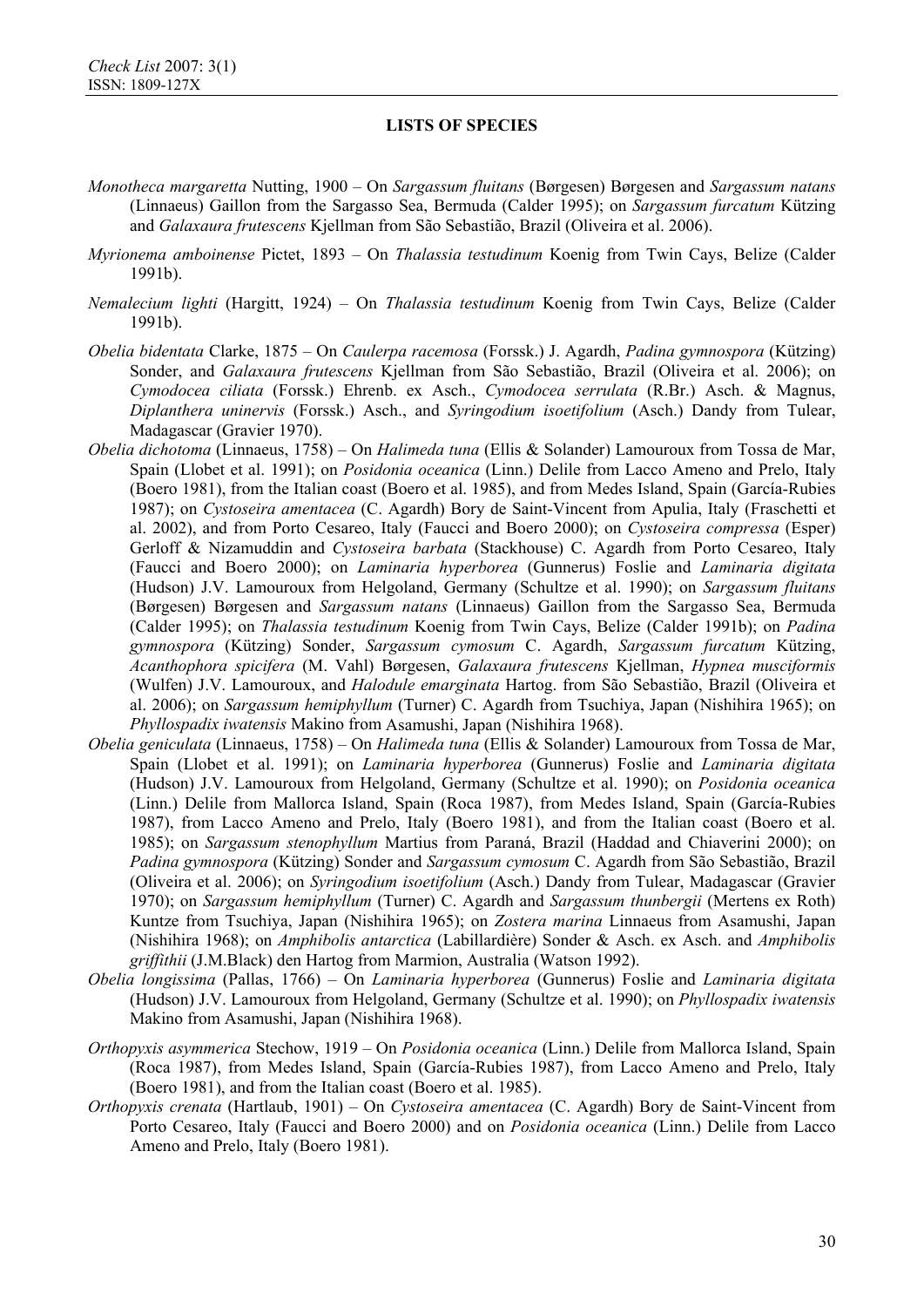*Orthopyxis everta* Clarke, 1875 – On *Halimeda tuna* (Ellis & Solander) Lamouroux from Tossa de Mar, Spain (Llobet et al. 1991) and on *Posidonia oceanica* (Linn.) Delile from Lacco Ameno and Prelo, Italy (Boero 1981).

- *Orthopyxis integra* (MacGillivray, 1842) On *Cystoseira amentacea* (C. Agardh) Bory de Saint-Vincent from Apulia, Italy (Fraschetti et al. 2002), and from Porto Cesareo, Italy (Faucci and Boero 2000); on *Cystoseira compressa* (Esper) Gerloff & Nizamuddin and *Cystoseira barbata* (Stackhouse) C. Agardh from Porto Cesareo, Italy (Faucci and Boero 2000); on *Sargassum stenophyllum* Martius from Paraná, Brazil (Haddad and Chiaverini 2000); on *Acrocarpia paniculata* (Turner) Areschoug, *Phacelocarpus labillardieri* (Mertens ex Turner) J. Agardh, *Plocamium preissianum* Sonder, and *Rhodymenia australis* Sonder from West Island, Australia (Shepherd and Watson 1970).
- *Orthopyxis platycarpa* (Bale, 1914) On *Sargassum tortile* (C. Agardh) C. Agardh, *Sargassum hemiphyllum* (Turner) C. Agardh, and *Sargassum thunbergii* (Mertens ex Roth) Kuntze from Tsuchiya, Japan (Nishihira 1965); on *Phyllospadix iwatensis* Makino and *Zostera marina* Linnaeus from Asamushi, Japan (Nishihira 1968).
- *Orthopyxis sargassicola* (Nutting, 1915) On *Sargassum stenophyllum* Martius from Paraná, Brazil (Haddad and Chiaverini 2000); on *Sargassum furcatum* Kützing, *Acanthophora spicifera* (M. Vahl) Børgesen and *Hypnea musciformis* (Wulfen) J.V. Lamouroux from São Sebastião, Brazil (Oliveira et al. 2006).
- *Orthopyxis tincta* Hincks, 1861 On *Amphibolis antarctica* (Labillardière) Sonder & Asch. ex Asch. and *Amphibolis griffithii* (J.M.Black) den Hartog from Marmion, Australia (Watson 1992); on *Amphibolis antarctica* (Labillardière) Sonder & Asch. ex Asch. from Queenscliff, Australia (Watson 1992).
- *Pachycordyle napolitana* Weissmann, 1883 On *Posidonia oceanica* (Linn.) Delile from Lacco Ameno and Prelo, Italy (Boero 1981).
- *Pachycordyle pusilla* (Motz-Kossowska, 1905) On *Posidonia oceanica* (Linn.) Delile from Mallorca Island, Spain (Roca 1987), from Medes Island, Spain (García-Rubies 1987), from Lacco Ameno and Prelo, Italy (Boero 1981), and from the Italian coast (Boero et al. 1985).
- *Parawrightia robusta* Warren, 1907 On *Cymodocea ciliata* (Forssk.) Ehrenb. ex Asch. from Tulear, Madagascar (Gravier 1970).
- *Pennaria disticha* Goldfuss, 1820 On *Cymodocea ciliata* (Forssk.) Ehrenb. ex Asch. and *Syringodium isoetifolium* (Asch.) Dandy from Tulear, Madagascar (Gravier 1970).
- *Perarella schneideri* (Motz-Kosowska, 1905) On *Halimeda tuna* (Ellis & Solander) Lamouroux from Tossa de Mar, Spain (Llobet et al. 1991).
- "*Perigonimus* sp." (*sensu* Gravier, 1970) On *Cymodocea ciliata* (Forssk.) Ehrenb. ex Asch. and *Cymodocea serrulata* (R.Br.) Asch. & Magnus from Tulear, Madagascar (Gravier 1970).
- *Phialella quadrata* (Forbes, 1848) On *Halimeda tuna* (Ellis & Solander) Lamouroux from Tossa de Mar, Spain (Llobet et al. 1991); on *Amphibolis antarctica* (Labillardière) Sonder & Asch. ex Asch. and *Amphibolis griffithii* (J.M.Black) den Hartog from Marmion, Australia (Watson 1992); on *Amphibolis antarctica* (Labillardière) Sonder & Asch. ex Asch. from Queenscliff, Australia (Watson 1992).

*Pinauay crocea* (L. Agassiz, 1862) – On *Zostera marina* Linnaeus from Asamushi, Japan (Nishihira 1968).

*Pinauay radiata* (Uchida, 1937) – On *Zostera marina* Linnaeus from Asamushi, Japan (Nishihira 1968).

- *Pinauay ralphi* (Bale, 1884) On *Padina gymnospora* (Kützing) Sonder from São Sebastião, Brazil (Oliveira et al. 2006).
- *Plumularia australis* Kirchenpauer, 1876 On *Amphibolis antarctica* (Labillardière) Sonder & Asch. ex Asch. and *Amphibolis griffithii* (J.M.Black) den Hartog from Marmion, Australia (Watson 1992); on *Amphibolis antarctica* (Labillardière) Sonder & Asch. ex Asch. from Queenscliff, Australia (Watson 1992).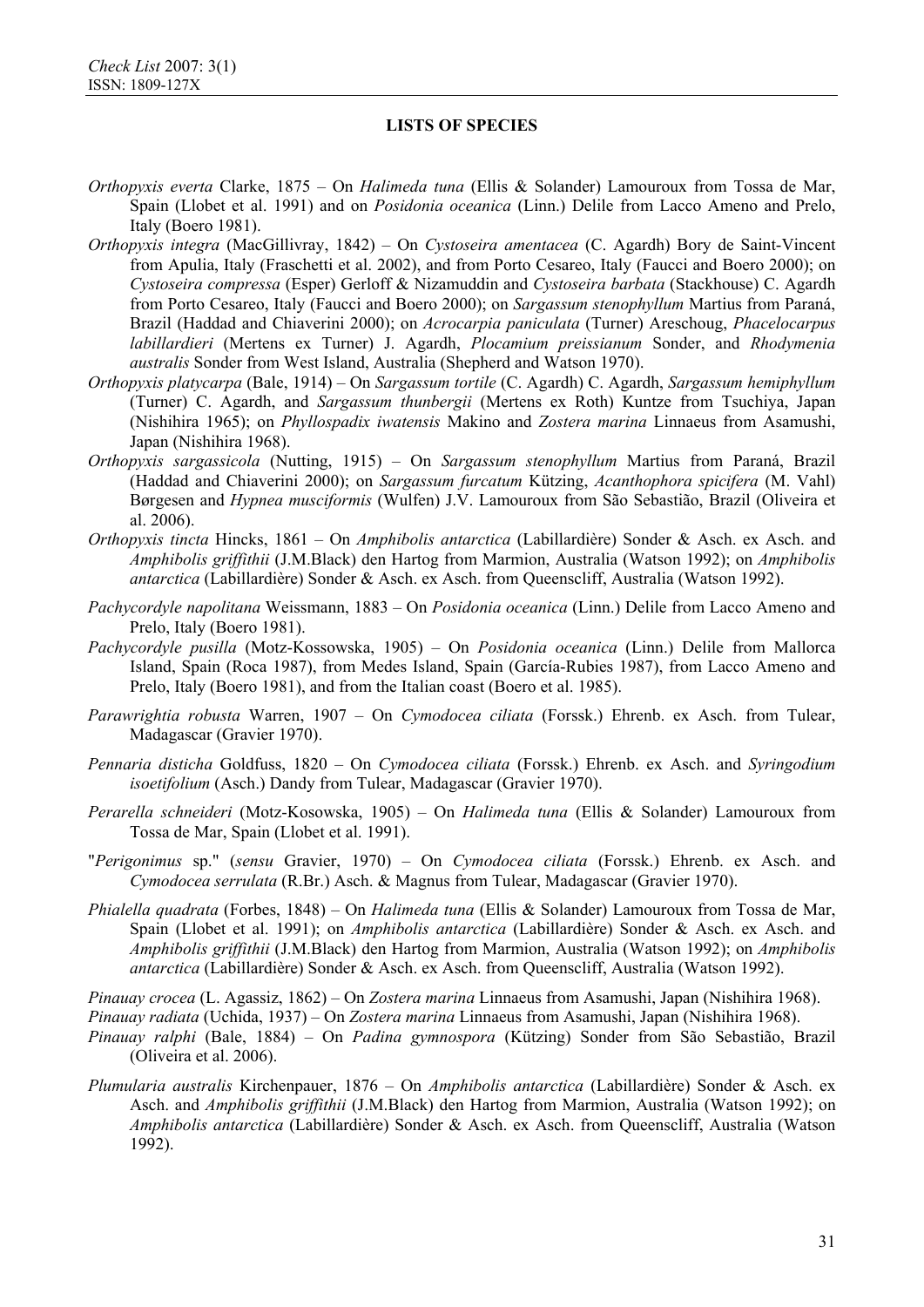- *Plumularia filicaulis* Kirchenpauer, 1876 On *Laurencia clavata* Sonder, *Plocamium preissianum* Sonder, *Gelidium glandulaefolium* J.D. Hooker & Harvey, and *Rhodymenia australis* Sonder from West Island, Australia (Shepherd and Watson 1970); on *Amphibolis antarctica* (Labillardière) Sonder & Asch. ex Asch. and *Amphibolis griffithii* (J.M.Black) den Hartog from Marmion, Australia (Watson 1992); on *Amphibolis antarctica* (Labillardière) Sonder & Asch. ex Asch. from Queenscliff, Australia (Watson 1992); on *Cymodocea ciliata* (Forssk.) Ehrenb. ex Asch. from Tulear, Madagascar (Gravier 1970).
- *Plumularia flexuosa* Bale, 1894 On *Amphibolis antarctica* (Labillardière) Sonder & Asch. ex Asch. from Queenscliff, Australia (Watson 1992).
- *Plumularia obliqua* (Johnston, 1847) On *Cystoseira amentacea* (C. Agardh) Bory de Saint-Vincent from Apulia, Italy (Fraschetti et al. 2002); on *Posidonia oceanica* (Linn.) Delile from Mallorca Island, Spain (Roca 1987), from Medes Island, Spain (García-Rubies 1987), from Lacco Ameno and Prelo, Italy (Boero 1981), and from the Italian coast (Boero et al. 1985).
- *Plumularia setacea* (Linnaeus, 1758) On *Halimeda tuna* (Ellis & Solander) Lamouroux from Tossa de Mar, Spain (Llobet et al. 1991); on *Cystoseira amentacea* (C. Agardh) Bory de Saint-Vincent from Apulia, Italy (Fraschetti et al. 2002), and from Porto Cesareo, Italy (Faucci and Boero 2000); on *Cystoseira compressa* (Esper) Gerloff & Nizamuddin and *Cystoseira barbata* (Stackhouse) C. Agardh from Porto Cesareo, Italy (Faucci and Boero 2000); on *Laminaria hyperborea* (Gunnerus) Foslie and *Laminaria digitata* (Hudson) J.V. Lamouroux from Helgoland, Germany (Schultze et al. 1990); on *Posidonia oceanica* (Linn.) Delile from Lacco Ameno and Prelo, Italy (Boero 1981).
- *Plumularia setaceoides* Bale, 1882 On *Amphibolis antarctica* (Labillardière) Sonder & Asch. ex Asch. and *Amphibolis griffithii* (J.M.Black) den Hartog from Marmion, Australia (Watson 1992); on *Amphibolis antarctica* (Labillardière) Sonder & Asch. ex Asch. from Queenscliff, Australia (Watson 1992).
- *Plumularia spinulosa* Bale, 1882 On *Acrocarpia paniculata* (Turner) Areschoug, *Plocamium preissianum* Sonder, and *Rhodymenia australis* Sonder from West Island, Australia (Shepherd and Watson 1970).
- *Plumularia strictocarpa* Pictet, 1893 On *Sargassum fluitans* (Børgesen) Børgesen and *Sargassum natans*  (Linnaeus) Gaillon from the Sargasso Sea, Bermuda (Calder 1995); on *Sargassum furcatum* Kützing and *Galaxaura frutescens* Kjellman from São Sebastião, Brazil (Oliveira et al. 2006); on *Cymodocea ciliata* (Forssk.) Ehrenb. ex Asch. from Tulear, Madagascar (Gravier 1970); on *Sargassum tortile* (C. Agardh) C. Agardh, *Sargassum hemiphyllum* (Turner) C. Agardh, and *Sargassum thunbergii* (Mertens ex Roth) Kuntze from Tsuchiya, Japan (Nishihira 1965); on *Zostera marina* Linnaeus from Asamushi, Japan (Nishihira 1968).
- *Plumularia undulata* Yamada, 1950 On *Phyllospadix iwatensis* Makino from Asamushi, Japan (Nishihira 1968).
- *Plumularia warreni* Stechow, 1919 On *Cymodocea ciliata* (Forssk.) Ehrenb. ex Asch., *Cymodocea serrulata* (R.Br.) Asch. & Magnus, *Diplanthera uninervis* (Forssk.) Asch., *Syringodium isoetifolium* (Asch.) Dandy, and *Thalassia hemprichii* (Ehrenb.) Asch. from Tulear, Madagascar (Gravier 1970).
- *Podocoryne areolata* (Alder, 1862) On *Cystoseira barbata* (Stackhouse) C. Agardh from Porto Cesareo, Italy (Faucci and Boero 2000) and on *Posidonia oceanica* (Linn.) Delile from Lacco Ameno and Prelo, Italy (Boero 1981).
- *Pycnotheca mirabilis* (Allman, 1883) On *Sargassum tortile* (C. Agardh) C. Agardh from Tsuchiya, Japan (Nishihira 1965) and on *Cymodocea ciliata* (Forssk.) Ehrenb. ex Asch. from Tulear, Madagascar (Gravier 1970).
- *Pycnotheca producta* (Bale, 1881) On *Amphibolis antarctica* (Labillardière) Sonder & Asch. ex Asch. and *Amphibolis griffithii* (J.M.Black) den Hartog from Marmion, Australia (Watson 1992).
- *Salacia desmoides* (Torrey, 1902) On *Posidonia oceanica* (Linn.) Delile from Mallorca Island, Spain (Roca 1987) and from Lacco Ameno and Prelo, Italy (Boero 1981).
- *Scandia gigas* (Pieper, 1884) On *Halimeda tuna* (Ellis & Solander) Lamouroux from Tossa de Mar, Spain (Llobet et al. 1991); on *Posidonia oceanica* (Linn.) Delile from Lacco Ameno and Prelo, Italy (Boero 1981), and from the Italian coast (Boero et al. 1985).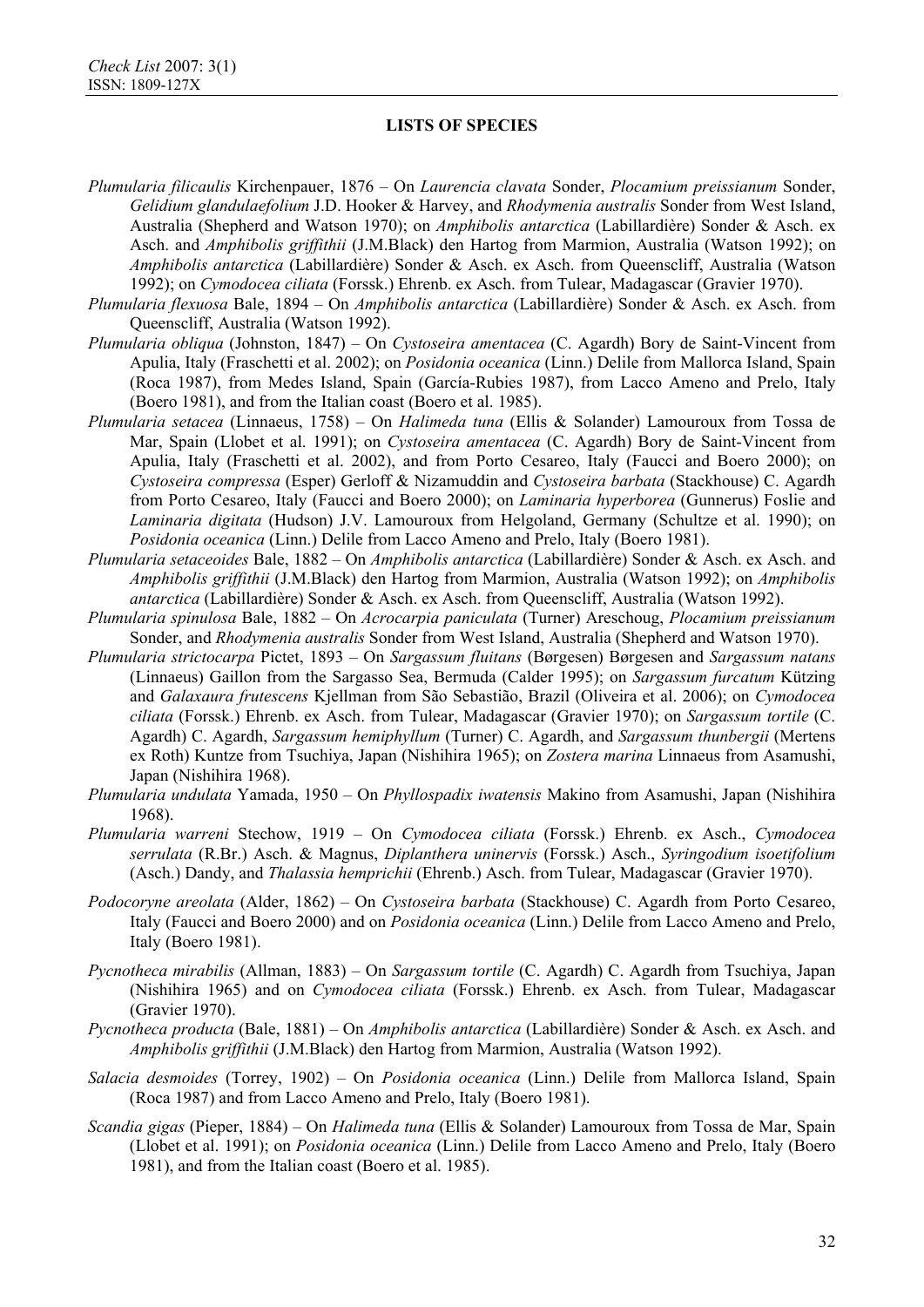- *Sertularella gaudichaudi* (Lamouroux, 1824) On *Cystoseira compressa* (Esper) Gerloff & Nizamuddin, *Cystoseira barbata* (Stackhouse) C. Agardh, and *Cystoseira amentacea* (C. Agardh) Bory de Saint-Vincent from Porto Cesareo, Italy (Faucci and Boero 2000); on *Posidonia oceanica* (Linn.) Delile from Lacco Ameno and Prelo, Italy (Boero 1981) and from the Italian coast (Boero et al. 1985).
- *Sertularella mediterranea* Hartlaub, 1901 On *Cystoseira amentacea* (C. Agardh) Bory de Saint-Vincent from Apulia, Italy (Fraschetti et al. 2002).
- *Sertularella miurensis* Stechow, 1921 On *Sargassum tortile* (C. Agardh) C. Agardh, *Sargassum hemiphyllum* (Turner) C. Agardh, and *Sargassum thunbergii* (Mertens ex Roth) Kuntze from Tsuchiya, Japan (Nishihira 1965); on *Zostera marina* Linnaeus from Asamushi, Japan (Nishihira 1968).
- *Sertularella polyzonias* (Linnaeus, 1758) On *Halimeda tuna* (Ellis & Solander) Lamouroux from Tossa de Mar, Spain (Llobet et al. 1991) and on *Posidonia oceanica* (Linn.) Delile from Lacco Ameno and Prelo, Italy (Boero 1981).
- *Sertularella robusta* Coughtrey, 1876 On *Gelidium australe* J. Agardh from West Island, Australia (Shepherd and Watson 1970).
- *Sertularella rugosa* (Linnaeus, 1758) On *Laminaria hyperborea* (Gunnerus) Foslie from Helgoland, Germany (Schultze et al. 1990) and on *Posidonia oceanica* (Linn.) Delile from Lacco Ameno and Prelo, Italy (Boero 1981).
- *Sertularella* sp. [*sensu* García-Rubies 1987] On *Posidonia oceanica* (Linn.) Delile from Medes Island, Spain (García-Rubies 1987).
- *Sertularella* sp. [*sensu* Nishihira, 1965] On *Sargassum tortile* (C. Agardh) C. Agardh, *Sargassum hemiphyllum* (Turner) C. Agardh, and *Sargassum thunbergii* (Mertens ex Roth) Kuntze from Tsuchiya, Japan (Nishihira 1965).
- *Sertularia cupressina* Linnaeus, 1758 On *Laminaria hyperborea* (Gunnerus) Foslie and *Laminaria digitata* (Hudson) J.V. Lamouroux from Helgoland, Germany (Schultze et al. 1990).
- *Sertularia distans* (Lamouroux, 1816) On *Halimeda tuna* (Ellis & Solander) Lamouroux from Tossa de Mar, Spain (Llobet et al. 1991); on *Posidonia oceanica* (Linn.) Delile from Lacco Ameno and Prelo, Italy (Boero 1981) and from Medes Island, Spain (García-Rubies 1987); on *Thalassia testudinum* Koenig from Twin Cays, Belize (Calder 1991b); on *Sargassum stenophyllum* Martius from Paraná, Brazil (Haddad and Chiaverini 2000); on *Halodule emarginata* Hartog., *Caulerpa racemosa* (Forssk.) J. Agardh, *Padina gymnospora* (Kützing) Sonder, *Sargassum cymosum* C. Agardh, *Sargassum furcatum* Kützing, *Acanthophora spicifera* (M. Vahl) Børgesen, *Galaxaura frutescens* Kjellman, and *Hypnea musciformis* (Wulfen) J.V. Lamouroux from São Sebastião, Brazil (Oliveira et al. 2006); on *Cymodocea ciliata* (Forssk.) Ehrenb. ex Asch., *Cymodocea serrulata* (R.Br.) Asch. & Magnus, *Diplanthera uninervis* (Forssk.) Asch., *Syringodium isoetifolium* (Asch.) Dandy, and *Thalassia hemprichii* (Ehrenb.) Asch. from Tulear, Madagascar (Gravier 1970).
- *Sertularia loculosa* Busk, 1852 (Figure 8) On *Caulerpa racemosa* (Forssk.) J. Agardh, *Padina gymnospora* (Kützing) Sonder, *Sargassum cymosum* C. Agardh, and *Galaxaura frutescens* Kjellman from São Sebastião, Brazil (Oliveira et al. 2006).
- *Sertularia marginata* (Kirchenpauer, 1864) On *Sargassum stenophyllum* Martius from Paraná, Brazil (Haddad and Chiaverini 2000); on *Padina gymnospora* (Kützing) Sonder, *Sargassum cymosum* C. Agardh, *Acanthophora spicifera* (M. Vahl) Børgesen, and *Galaxaura frutescens* Kjellman from São Sebastião, Brazil (Oliveira et al. 2006); on *Thalassia testudinum* Koenig from Twin Cays, Belize (Calder 1991b).
- *Sertularia perpusilla* Stechow, 1919 *Posidonia oceanica* (Linn.) Delile from Mallorca Island, Spain (Roca 1987), from Medes Island, Spain (García-Rubies 1987), from Lacco Ameno and Prelo, Italy (Boero 1981), and from the Italian coast (Boero et al. 1985).
- *Sertularia rugosissima* Thornely, 1904 On *Galaxaura frutescens* Kjellman from São Sebastião, Brazil (Oliveira et al. 2006).
- *Sertularia* sp. [*sensu* Gravier, 1970] On *Diplanthera uninervis* (Forssk.) Asch. and *Syringodium isoetifolium* (Asch.) Dandy from Tulear, Madagascar (Gravier 1970).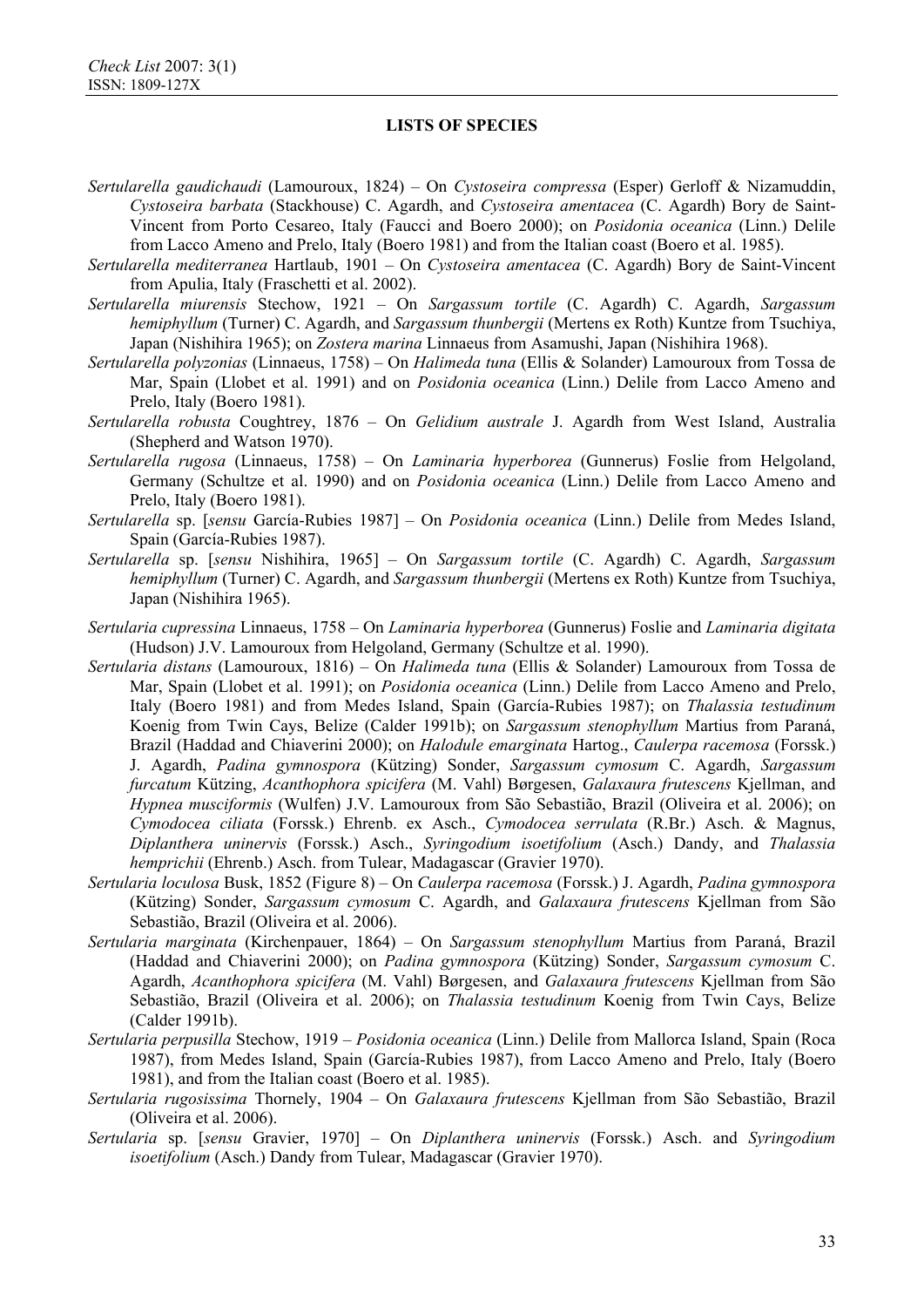- *Sertularia turbinata* (Lamouroux, 1816) (Figure 9) On *Phacelocarpus labillardieri* (Mertens ex Turner) J. Agardh and *Plocamium preissianum* Sonder from West Island, Australia (Shepherd and Watson 1970); on *Caulerpa racemosa* (Forssk.) J. Agardh, *Padina gymnospora* (Kützing) Sonder, *Sargassum cymosum* C. Agardh, *Sargassum furcatum* Kützing, *Acanthophora spicifera* (M. Vahl) Børgesen, *Galaxaura frutescens* Kjellman, *Hypnea musciformis* (Wulfen) J.V. Lamouroux, and *Halodule emarginata* Hartog. from São Sebastião, Brazil (Oliveira et al. 2006).
- Sertulariidae sp.1 [*sensu* Gravier, 1970] On *Cymodocea ciliata* (Forssk.) Ehrenb. ex Asch. from Tulear, Madagascar (Gravier 1970).
- Sertulariidae sp.2 [*sensu* Gravier, 1970] On *Cymodocea ciliata* (Forssk.) Ehrenb. ex Asch. from Tulear, Madagascar (Gravier 1970).
- *Silicularia undulata* (Mulder & Trebilcock, 1914) On *Amphibolis antarctica* (Labillardière) Sonder & Asch. ex Asch. and *Amphibolis griffithii* (J.M.Black) den Hartog from Marmion, Australia (Watson 1992); on *Amphibolis antarctica* (Labillardière) Sonder & Asch. ex Asch. from Queenscliff, Australia (Watson 1992).
- *Staurocladia portmanni* Brinckmann, 1964 On *Posidonia oceanica* (Linn.) Delile from Lacco Ameno and Prelo, Italy (Boero 1981).
- *Stereotheca elongata* (Lamouroux, 1816) On *Acrocarpia paniculata* (Turner) Areschoug, *Gelidium australe* J. Agardh, *Phacelocarpus labillardieri* (Mertens ex Turner) J. Agardh, *Plocamium preissianum* Sonder, and *Gelidium glandulaefolium* J.D. Hooker & Harvey from West Island, Australia (Shepherd and Watson 1970); on *Amphibolis antarctica* (Labillardière) Sonder & Asch. ex Asch. and *Amphibolis griffithii* (J.M.Black) den Hartog from Marmion, Australia (Watson 1992); on *Amphibolis antarctica* (Labillardière) Sonder & Asch. ex Asch. from Queenscliff, Australia (Watson 1992).
- *Symmetroscyphus intermedius* (Congdon, 1907) On *Thalassia testudinum* Koenig from Twin Cays, Belize (Calder 1991b).
- *Symplectoscyphus hozawai* Stechow, 1931 On *Phyllospadix iwatensis* Makino from Asamushi, Japan (Nishihira 1968).
- *Symplectoscyphus indivisus* (Bale, 1882) On *Acrocarpia paniculata* (Turner) Areschoug, *Gelidium australe* J. Agardh, *Phacelocarpus labillardieri* (Mertens ex Turner) J. Agardh, and *Gelidium glandulaefolium* J.D. Hooker & Harvey from West Island, Australia (Shepherd and Watson 1970).
- *Symplectoscyphus neglectus* (Thompson, 1879) On *Gelidium australe* J. Agardh, *Laurencia clavata* Sonder, *Phacelocarpus labillardieri* (Mertens ex Turner) J. Agardh, *Plocamium preissianum* Sonder, *Gelidium glandulaefolium* J.D. Hooker & Harvey, and *Rhodymenia australis* Sonder from West Island, Australia (Shepherd and Watson 1970).
- *Synthecium evansi* (Ellis & Solander, 1786) On *Posidonia oceanica* (Linn.) Delile from Lacco Ameno and Prelo, Italy (Boero 1981).
- *Thyroscyphus balei* Calder, 1983 On *Amphibolis antarctica* (Labillardière) Sonder & Asch. ex Asch. and *Amphibolis griffithii* (J.M.Black) den Hartog from Marmion, Australia (Watson 1992); on *Amphibolis antarctica* (Labillardière) Sonder & Asch. ex Asch. from Queenscliff, Australia (Watson 1992).
- *Thyroscyphus fruticosus* (Esper, 1793) On *Cymodocea ciliata* (Forssk.) Ehrenb. ex Asch. and *Cymodocea serrulata* (R.Br.) Asch. & Magnus from Tulear, Madagascar (Gravier 1970).
- *Thyroscyphus sibogae* Billard, 1930 On *Cymodocea ciliata* (Forssk.) Ehrenb. ex Asch. from Tulear, Madagascar (Gravier 1970).
- *Turritopsis nutricula* McCrady, 1857 On *Galaxaura frutescens* Kjellman from São Sebastião, Brazil (Oliveira et al. 2006) and on *Thalassia testudinum* Koenig from Twin Cays, Belize (Calder 1991b).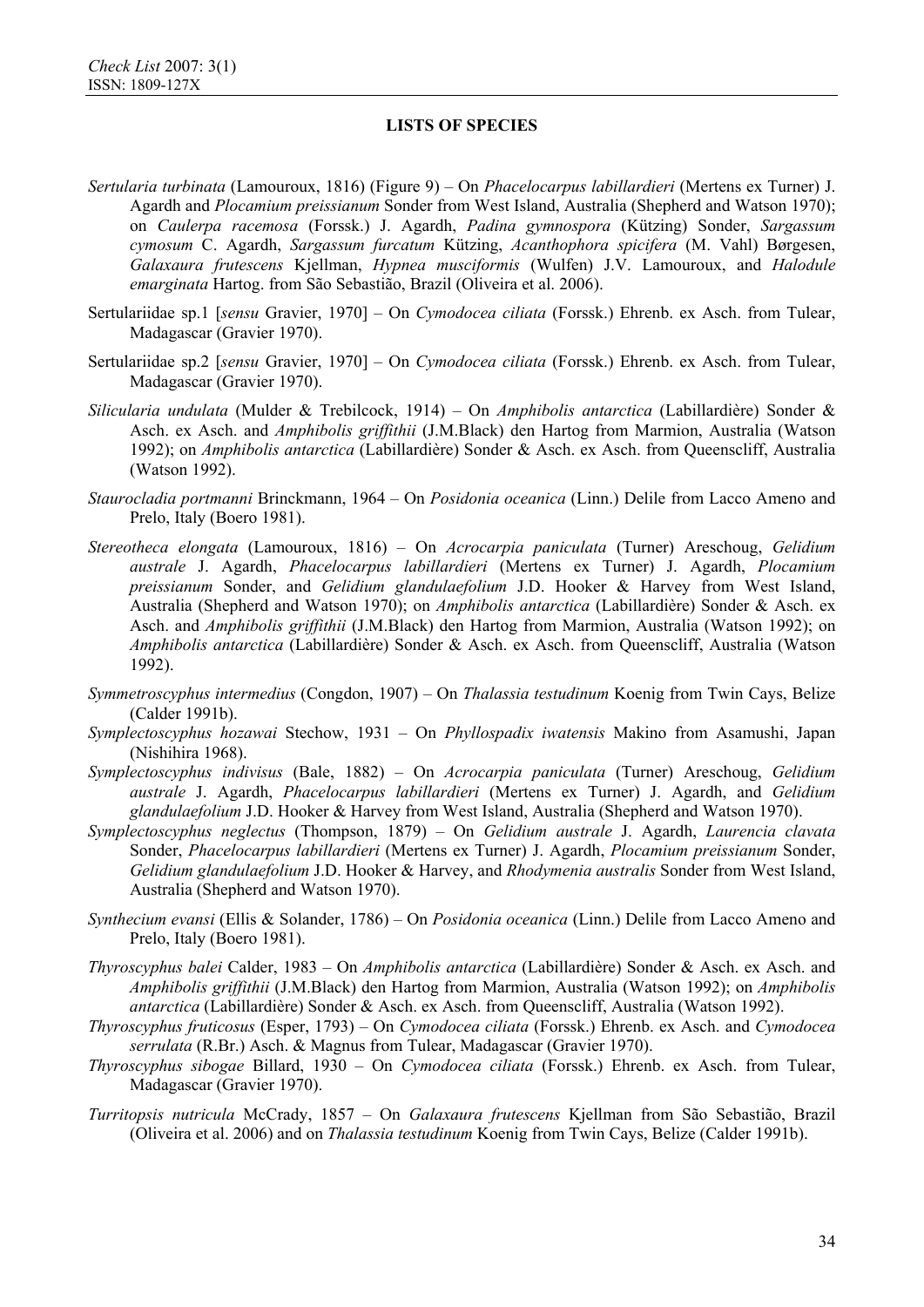- *Turritopsis* sp. (*sensu* Gravier, 1970) On *Cymodocea ciliata* (Forssk.) Ehrenb. ex Asch. from Tulear, Madagascar (Gravier 1970).
- *Turritopsoides brehmeri* Calder, 1988 On *Thalassia testudinum* Koenig from Twin Cays, Belize (Calder 1991b).
- *Ventromma halecioides* (Alder, 1859) On *Cystoseira amentacea* (C. Agardh) Bory de Saint-Vincent from Apulia, Italy (Fraschetti et al. 2002), and from Porto Cesareo, Italy (Faucci and Boero 2000); on *Cystoseira compressa* (Esper) Gerloff & Nizamuddin and *Cystoseira barbata* (Stackhouse) C. Agardh from Porto Cesareo, Italy (Faucci and Boero 2000); on *Posidonia oceanica* (Linn.) Delile from Lacco Ameno and Prelo, Italy (Boero 1981) and from the Italian coast (Boero et al. 1985); on *Halodule emarginata* Hartog., *Caulerpa racemosa* (Forssk.) J. Agardh, *Padina gymnospora* (Kützing) Sonder, *Sargassum furcatum* Kützing, *Acanthophora spicifera* (M. Vahl) Børgesen, and *Galaxaura frutescens* Kjellman from São Sebastião, Brazil (Oliveira et al. 2006); on *Cymodocea ciliata* (Forssk.) Ehrenb. ex Asch., *Cymodocea serrulata* (R.Br.) Asch. & Magnus, *Diplanthera uninervis* (Forssk.) Asch., *Syringodium isoetifolium* (Asch.) Dandy, and *Thalassia hemprichii* (Ehrenb.) Asch. from Tulear, Madagascar (Gravier 1970).
- *Zanclea alba* (Meyen, 1834) On *Sargassum fluitans* (Børgesen) Børgesen and *Sargassum natans*  (Linnaeus) Gaillon from the Sargasso Sea, Bermuda (Calder 1995); on *Posidonia oceanica* (Linn.) Delile from Lacco Ameno and Prelo, Italy (Boero 1981).
- *Zanclea costata* Gegenbaur, 1856 On Rhodophyta from São Sebastião, Brazil (Oliveira et al. 2006).
- *Zanclea* sp. (*sensu* Faucci & Boero, 2000) *Cystoseira compressa* (Esper) Gerloff & Nizamuddin, *Cystoseira barbata* (Stackhouse) C. Agardh, and *Cystoseira amentacea* (C. Agardh) Bory de Saint-Vincent from Porto Cesareo, Italy (Faucci and Boero 2000).



**Figure 1**. *Aglaophenia latecarinata*; on *Sargassum furcatum* from São Sebastião, Brazil. Photo: O. Oliveira.



**Figure 2**. *Clytia gracilis*; on *Sargassum furcatum* from São Sebastião, Brazil. Photo: A. Migotto.



**Figure 3**. *Clytia gracilis*; on *Hypnea musciformis* from São Sebastião, Brazil. Photo: A. Lindner.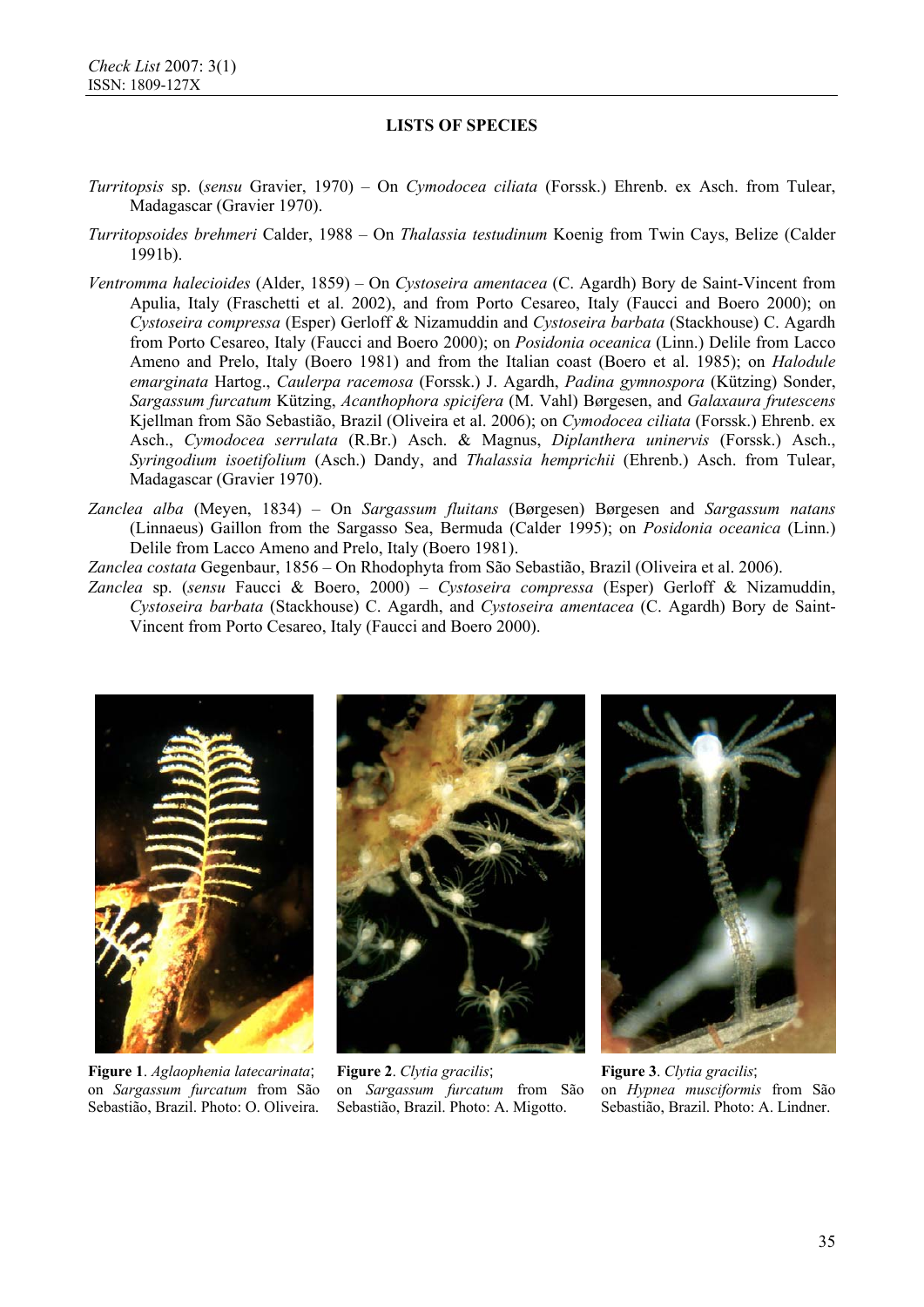

**Figure 4**. *Clytia noliformis*; on *Galaxaura frutescens* from São Sebastião, Brazil. Photo: A. Lindner.



**Figure 5**. *Ectopleura obypa*; from São Sebastião, Brazil. Photo: A. Migotto.



**Figure 6**. *Ectopleura obypa*; from São Sebastião, Brazil. Photo: A. Migotto.



**Figure 7**. *Eudendrium pocaruquarum*  from São Sebastião, Brazil. Photo: O. Oliveira.



**Figure 8**. *Sertularia loculosa*; from São Sebastião, Brazil. Photo: A. Migotto.



**Figure 9**. *Sertularia turbinata*; on *Sargassum cymosum* from São Sebastião, Brazil. Photo: O. Oliveira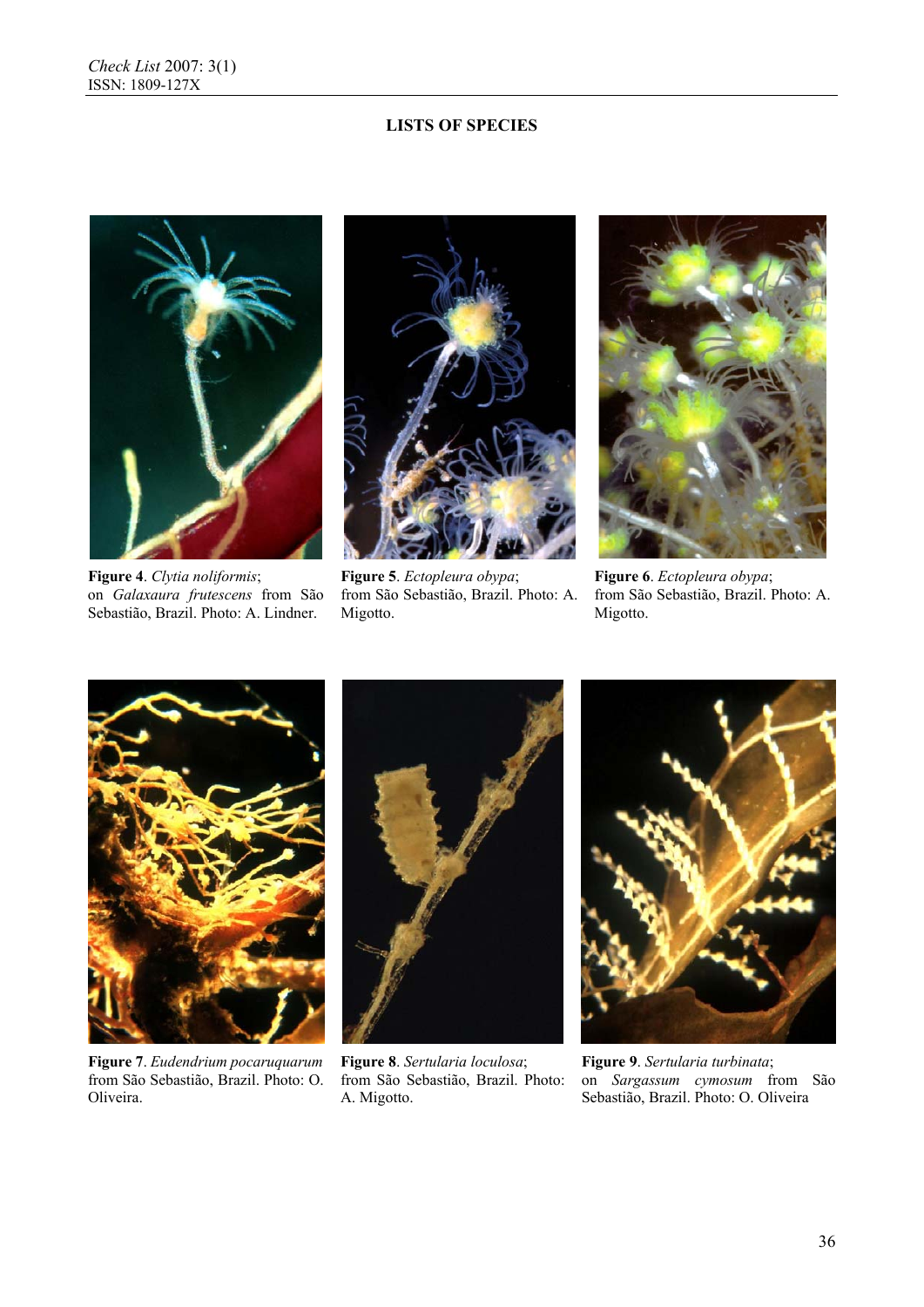### **Acknowledgements**

The authors are grateful to Dr. Andre C. Morandini and to Dr. Dale R. Calder for manuscript revisions; to Drs. Alberto Lindner and Alvaro E. Migotto for allowing the use of his photos. This manuscript was part of the research for a Master's degree by OMPO. The study had financial support from FAPESP (Proc. 2001/14932-2, 2004/15300-0, 2004/09961-4). ACM was supported by CNPq (Proc. 302596/2003-8, 471960/2004-7, 55.7333/2005-, 9490348/2006-8).

# **Literature cited**

- Boero, F. 1981. Bathymetric distribution of the epifauna of a *Posidonia* meadow of the isle of Ischia (Naples): Hydroids. Rapports et Process-Verbaux des Reunions. Commission Internationale pour Explora tion de la Mer Méditérranée 27(2): 197-198.
- Boero, F. and J. Bouillon. 1993. *Fraserocyphus sinuosus* n.gen. (Cnidaria, Hydrozoa, Leptomedusae, Sertulariidae), an epiphytic hydroid with a specialised clinging organ. Canadian Journal of Zoology 71: 1061- 1064.
- Boero, F., L. Chessa, C. Chimenz, and E. Fresi. 1985. The zonation of epiphytic hydroids on the leaves of some *Posidonia oceanica* (L.) Delile beds in the central Mediterranean. Pubblicazioni della Stazione Zoologica di Napoli I: Marine Ecology 6(1): 27-33.
- Calder, D. R. 1988. Shallow-water hydroids of Bermuda: the Athecate. Royal Ontario Museum: Life Sciences Contributions 148: 1-107.
- Calder, D. R. 1991a. Shallow-water hydroids of Bermuda: the Thecate, exclusive of Plumularioidea. Royal Ontario Museum: Life Sciences Contributions 154: 1-140.
- Calder, D. R. 1991b. Associations between hydroid species assemblages and substrate types in the mangal at Twin Cays, Belize. Canadian Journal of Zoology 69: 2067- 2074.
- Calder, D. R. 1995. Hydroid assemblages on holopelagic *Sargassum* from the Sargasso Sea at Bermuda. Bulletin of Marine Science 56(2): 537-546.
- Calder, D. R. 1997. Shallow-water hydroids of Bermuda: superfamily Plumularioidea.

Royal Ontario Museum: Life Sciences Contributions 161: 1-107.

- Cornelius, P. F. S. 1995a. North-west European thecate hydroids and their medusae. Part 1. Introduction, Laodiceidae to Haleciidae. Synopses of the British Fauna (New Series) 50: 1-347.
- Cornelius, P. F. S. 1995b. North-west European thecate hydroids and their medusae. Part 2. Sertulariidae to Campanulariidae. Synopses of the British Fauna (New Series) 50: 1-386.
- Faucci, A. and F. Boero, 2000. Structure of an epiphytic hydroid community on *Cystoseira* at two sites of different wave exposure. Scientia Marina 64(Suppl. 1): 255-264.
- Fraschetti, S., A. Giangrande, A. Terlizzi, M. P. Miglietta, L. D. Tommasa, and F. Boero. 2002. Spatio-temporal variation of hydroids and polychaetes associated with *Cystoseira amentacea* (Fucales: Phaeophyceae). Marine Biology 140: 949-957.
- García-Rubies, A. 1987. Distribution of epiphytic hydroids on *Posidonia* sea grass. Pp.143- 155. In J. Bouillon, F. Boero, F. Cicogna, and P. F. S. Cornelius (eds.), Modern trends in the systematics, ecology and evolution of hydroids and hydromedusae. Oxford: Clarendon Press.
- Gravier, N. 1970. Étude des hydraires epiphytes des phanérogames marines de la région de Tulear (sud-ouest de Madagascar). Recueil des Travaux de la Station Marine d'Endoume, suppl. 10: 111-161.
- Guiry, M. D. 2004. Algaebase: listing the world's algae. Eletronic Database accessible at http://www.algaebase.org/. Captured on 14 September 2006.
- Haddad, M. A. and A. P. Chiaverini. 2000. Repartição de espaço entre hidróides (Cnidaria, Hydrozoa) epifíticos em *Sargassum stenophylum* (Phaeophyta, Fucales) de Guaratuba, Paraná. Anais V Simpósio de Ecossistemas Brasileiros: Conservação, Volume 2: 101-109.
- Hayward, P. J. 1980. Invertebrate epiphytes of coastal marine algae. Pp761-787. In J. H. Price et al. (eds.) The shore environment. Vol. 2 Ecosystems, 17b. Academic Press. London.
- Hirohito, Emperor Showa. 1988. The hydroids of Sagami Bay collected by His Majesty the